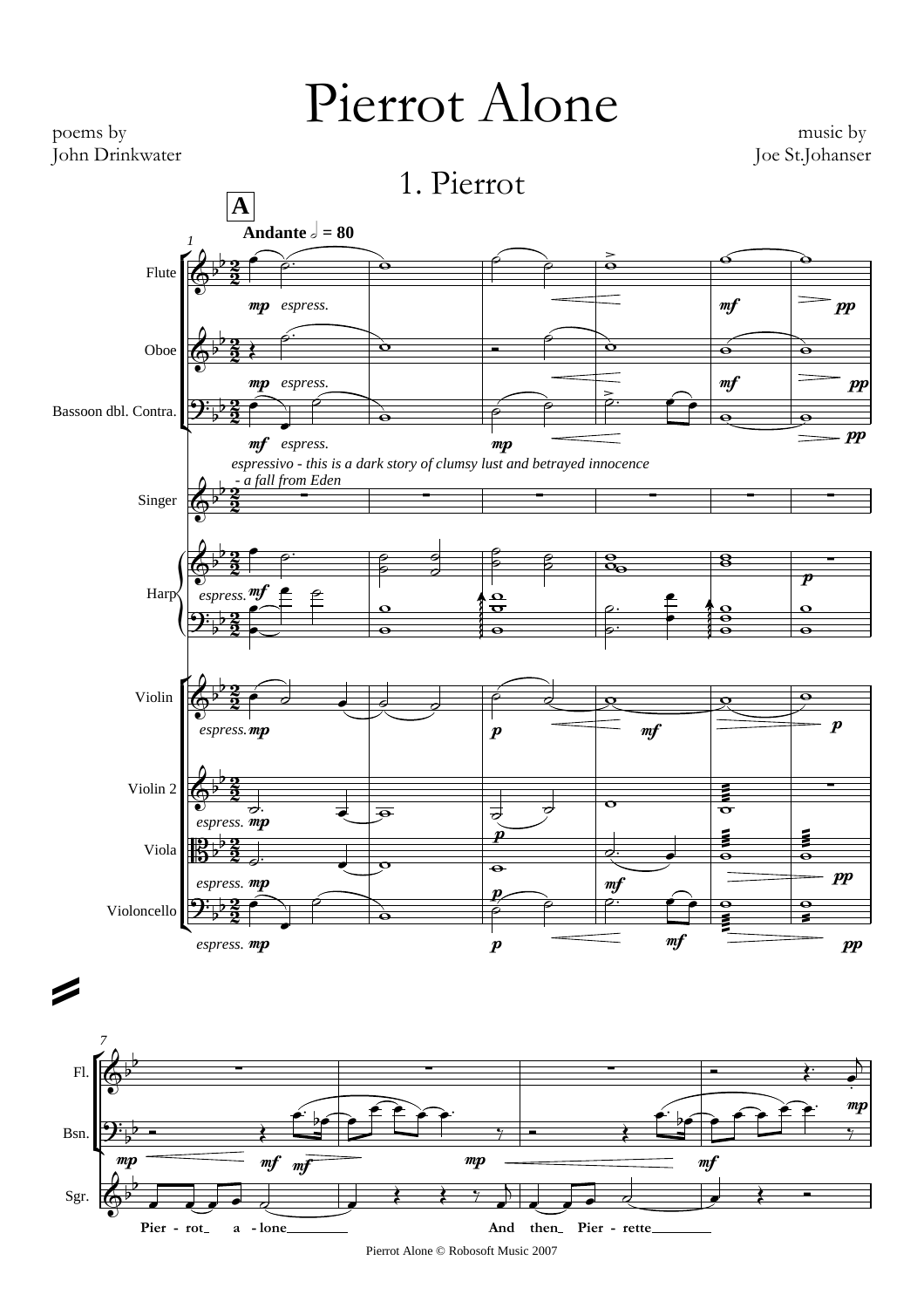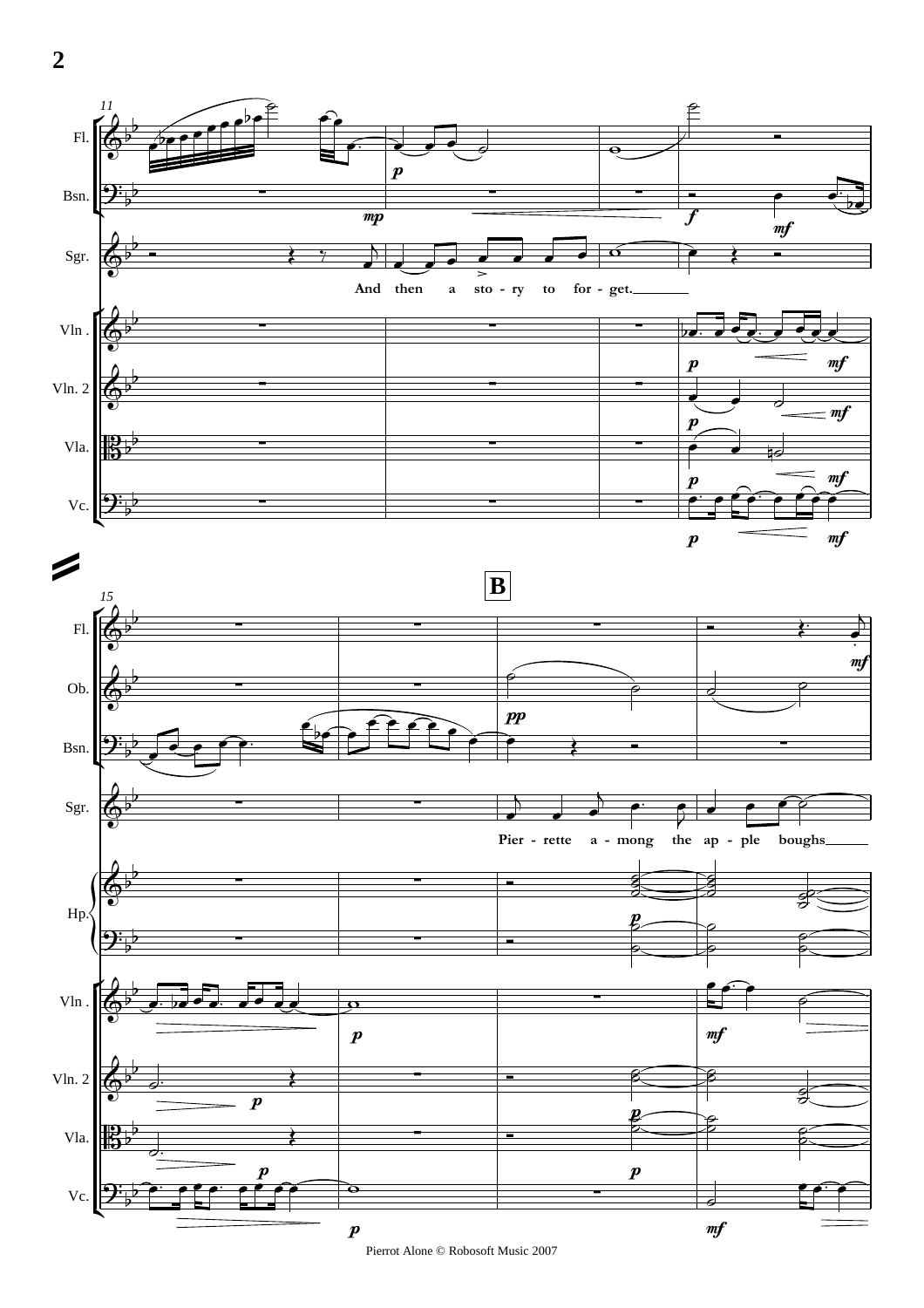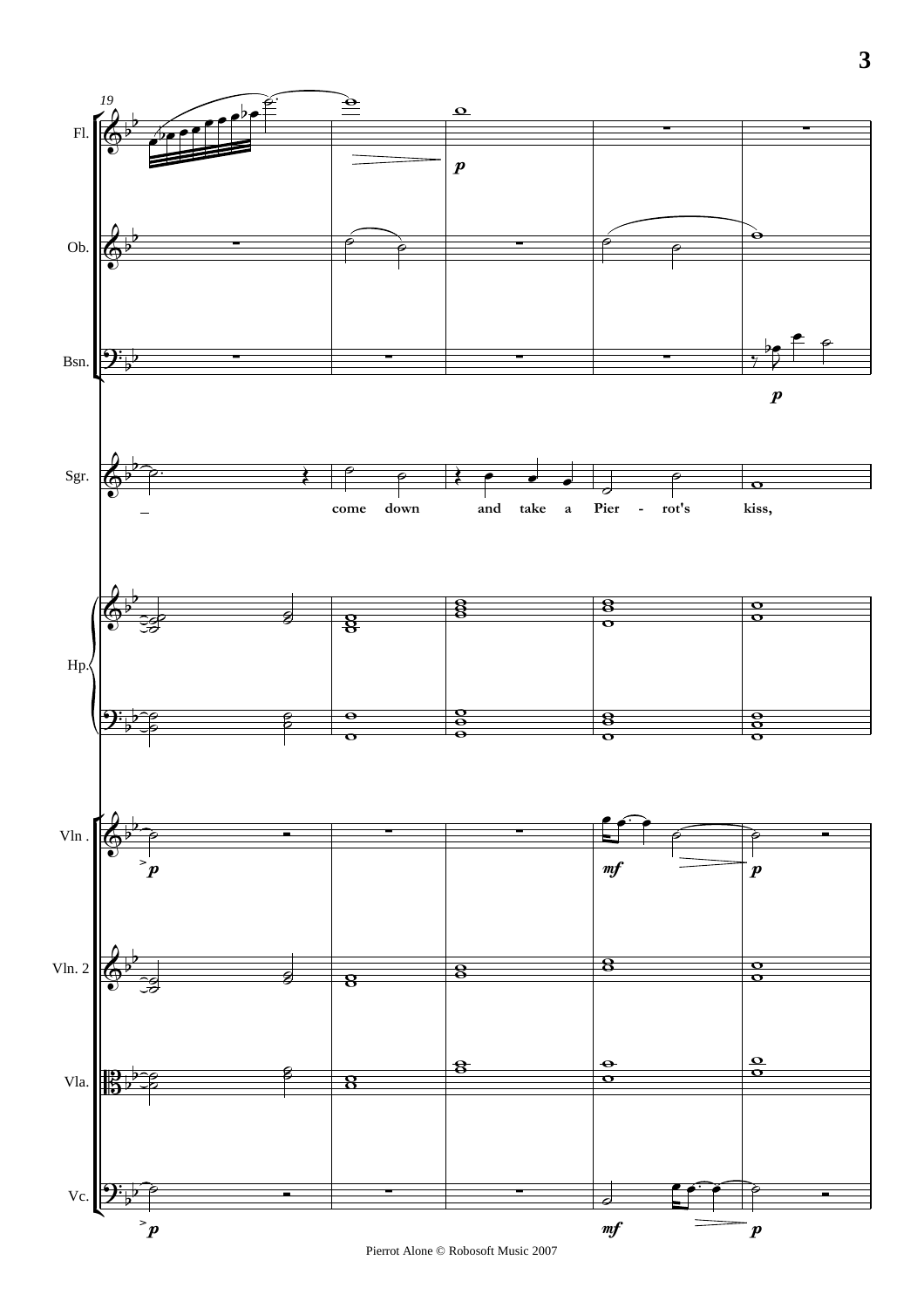



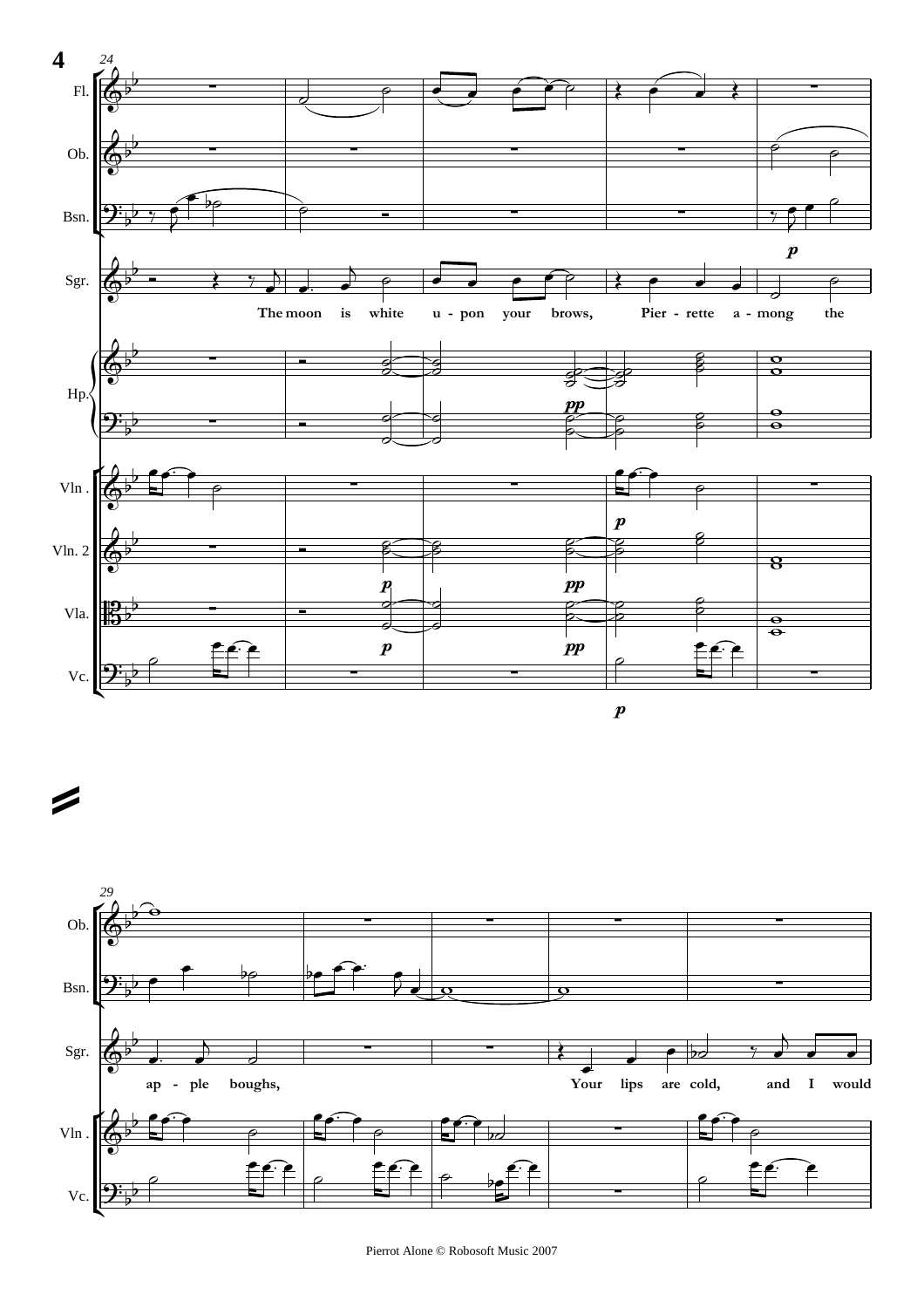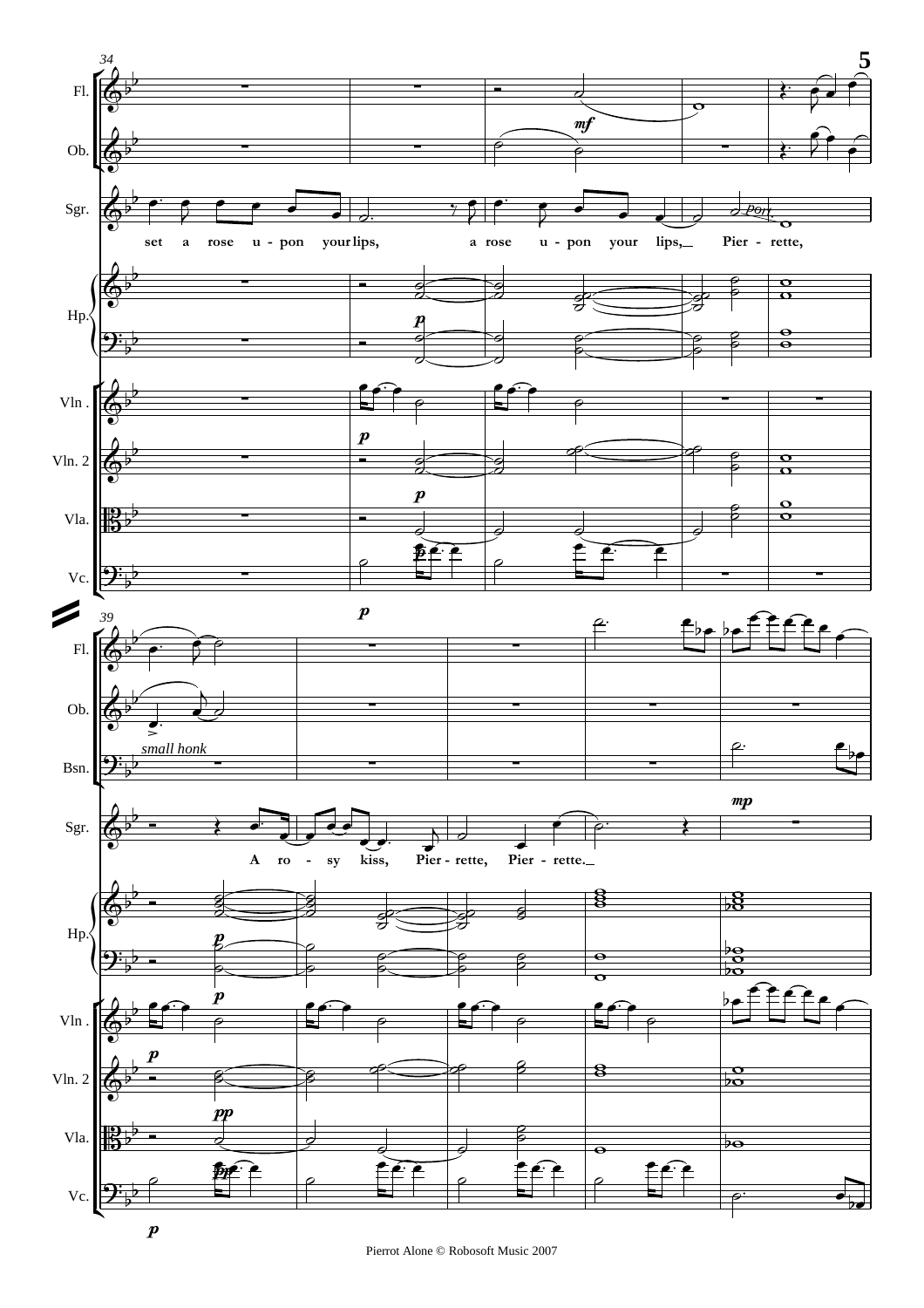

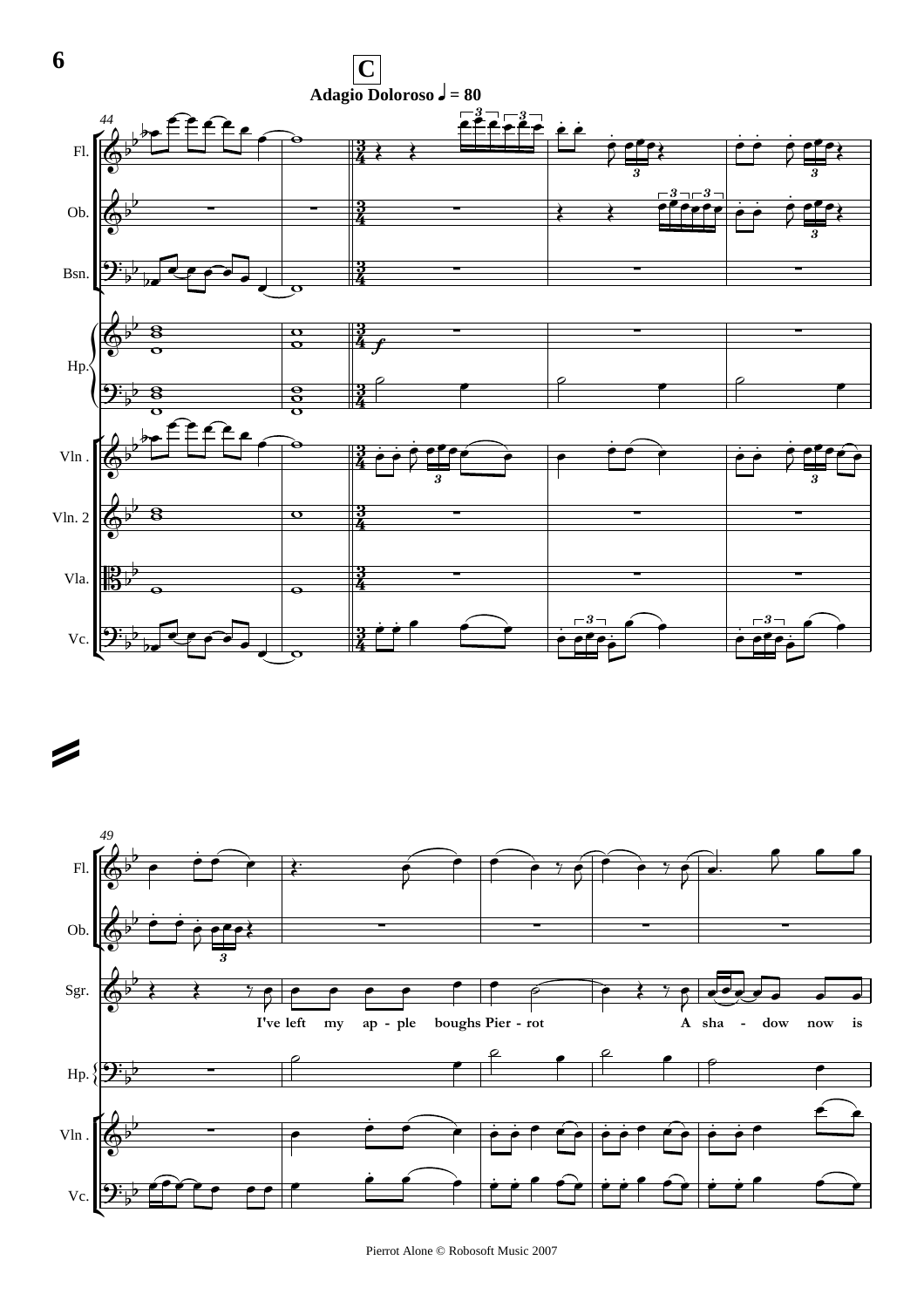



 $\blacktriangleright$ 

 $\boldsymbol{z}$ 

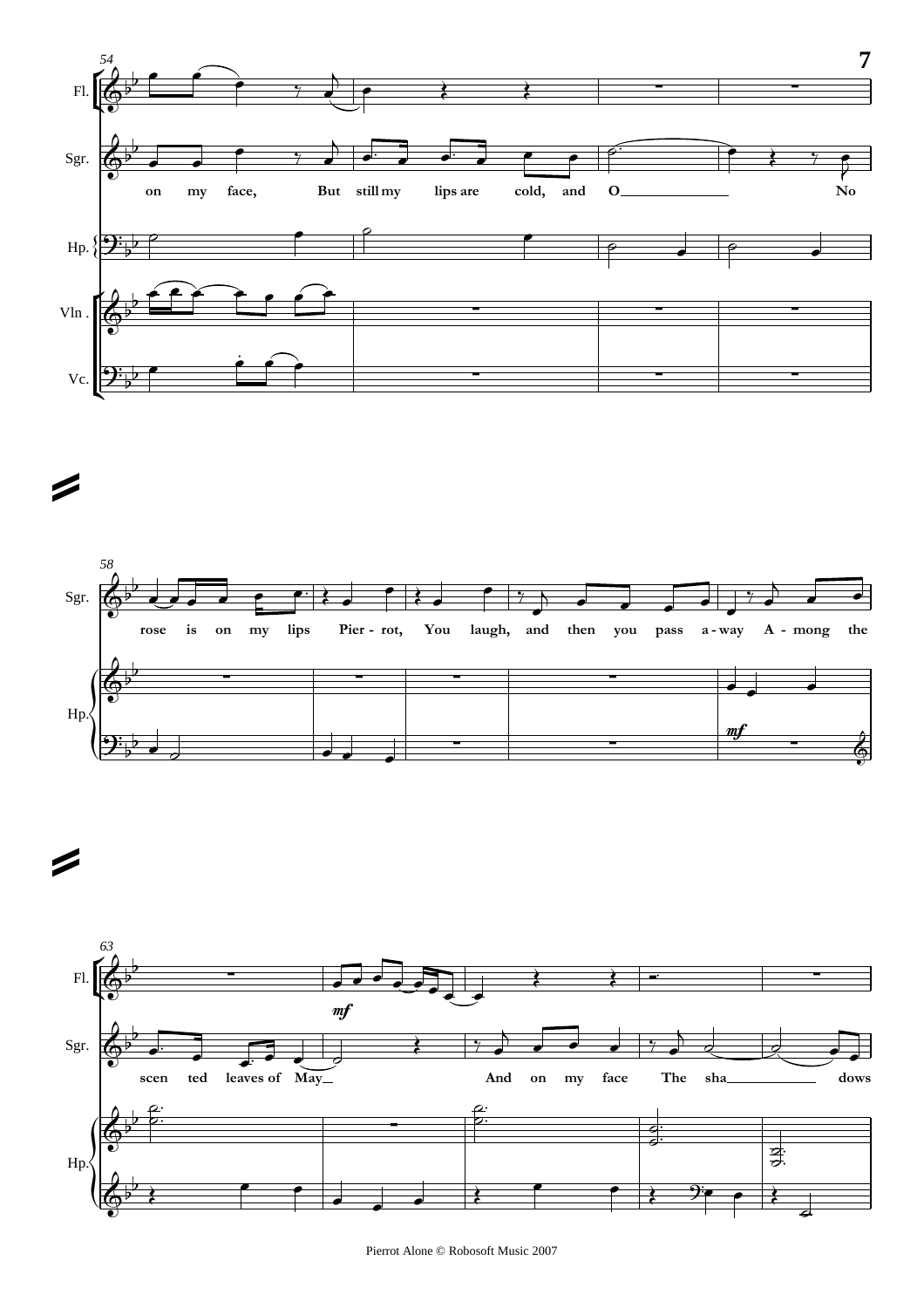

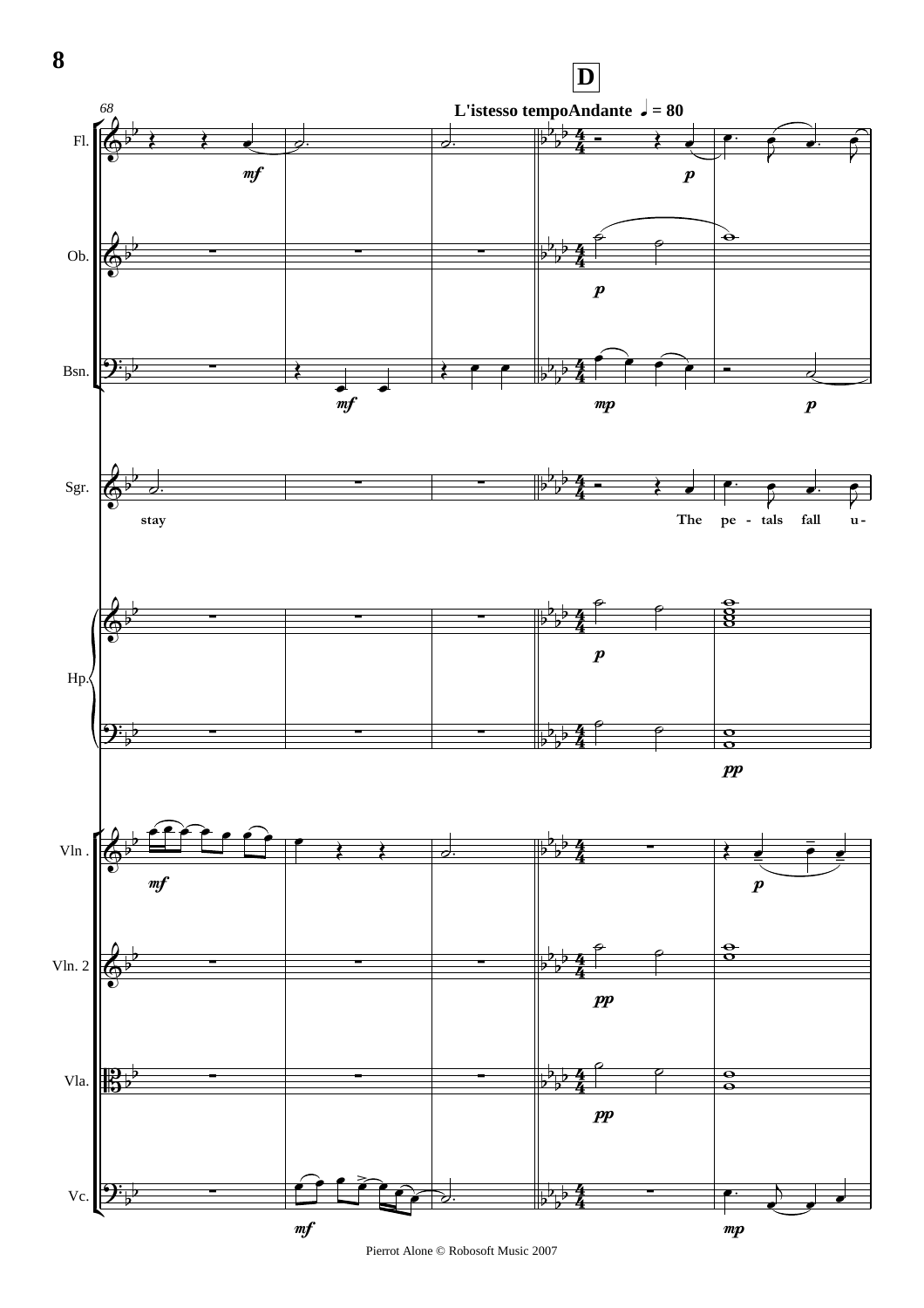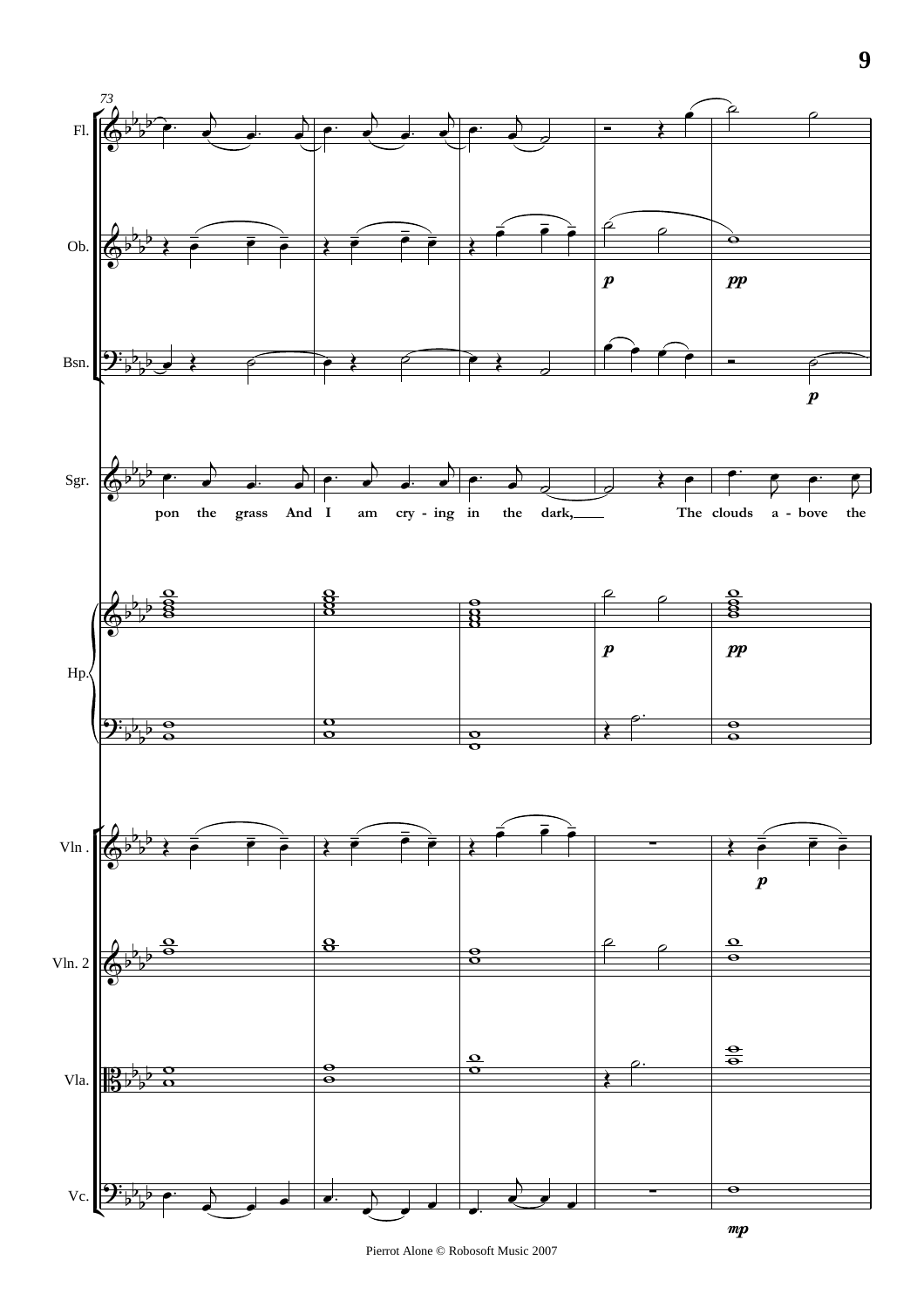

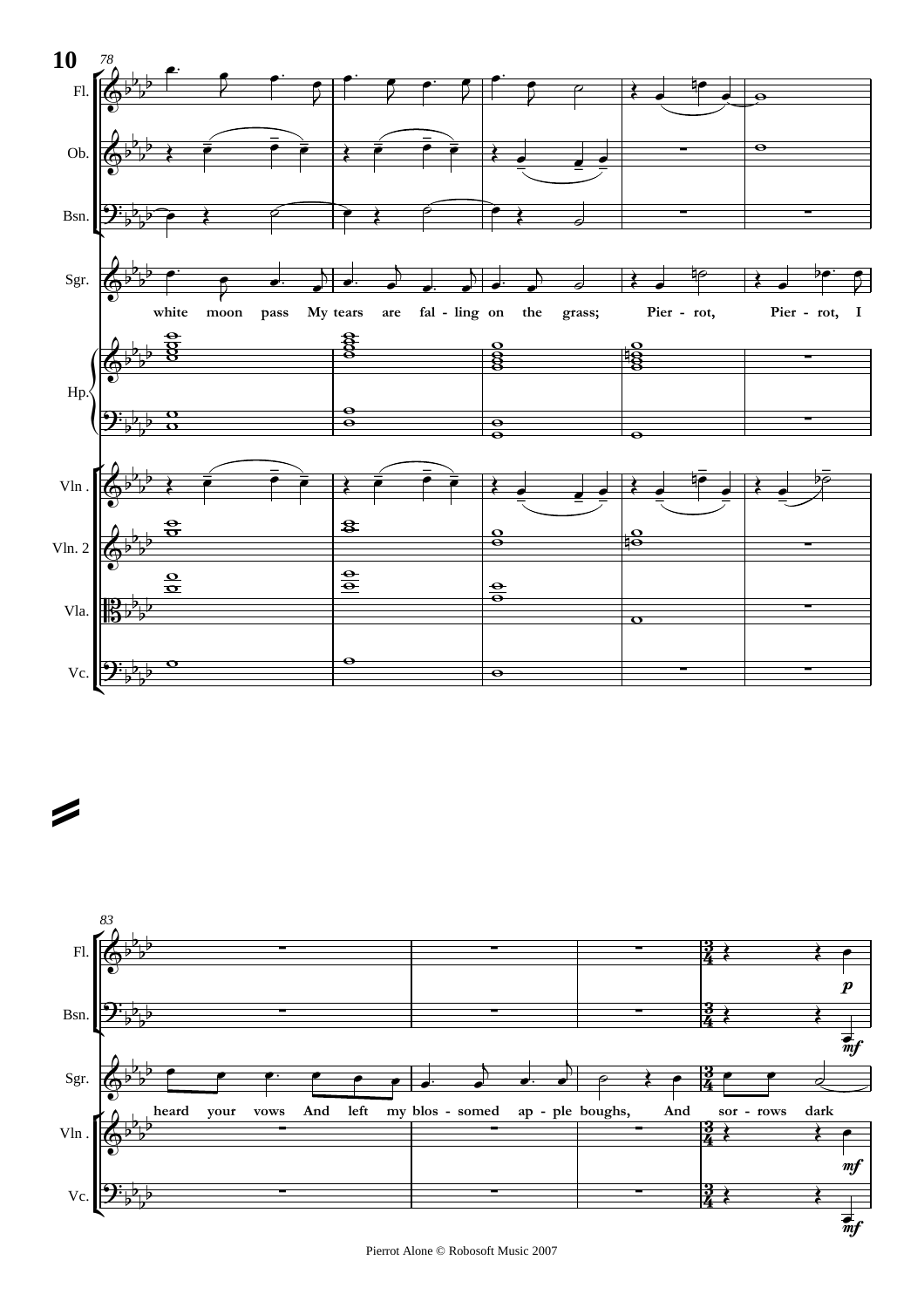

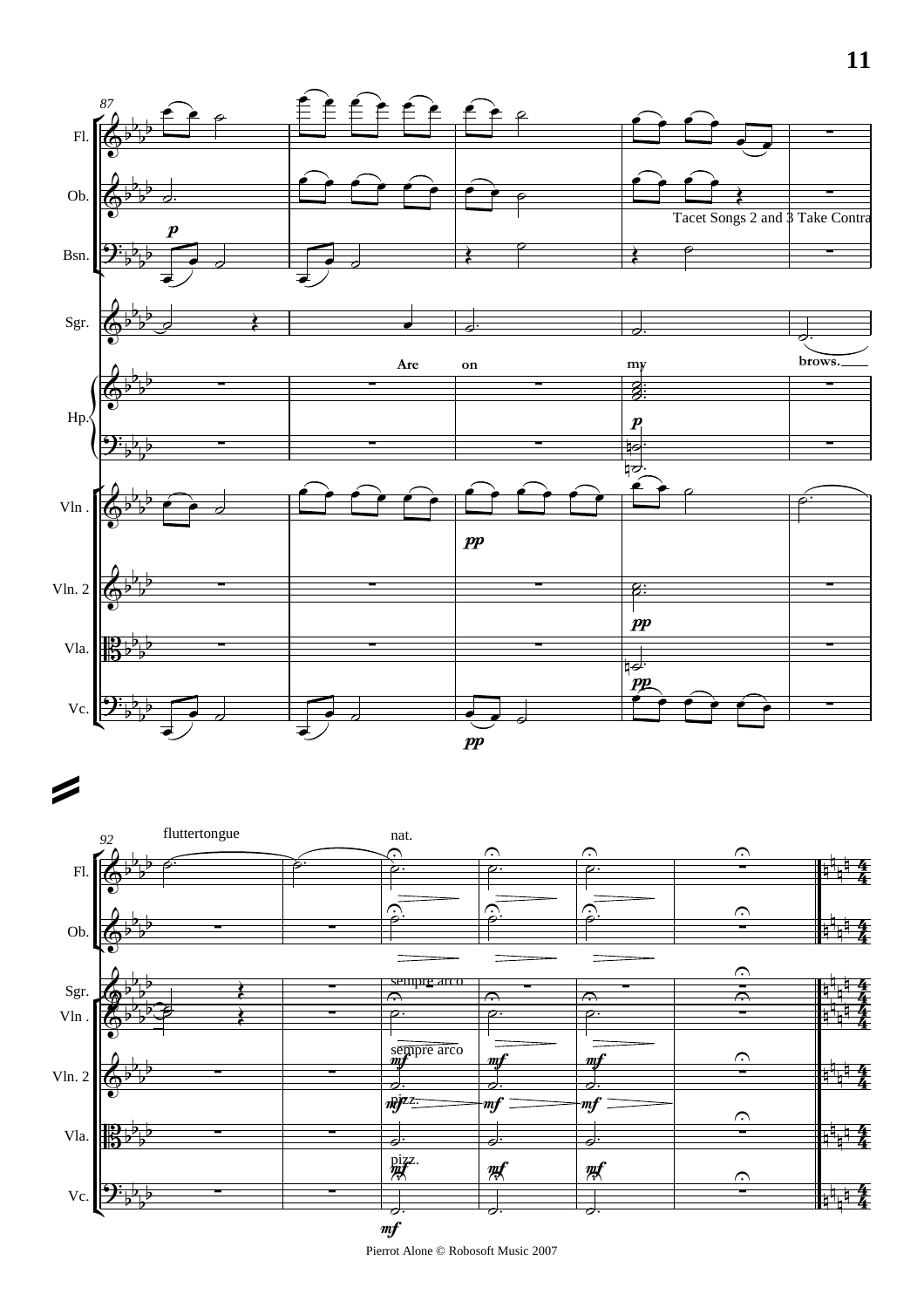## 2. Moonlit Apples

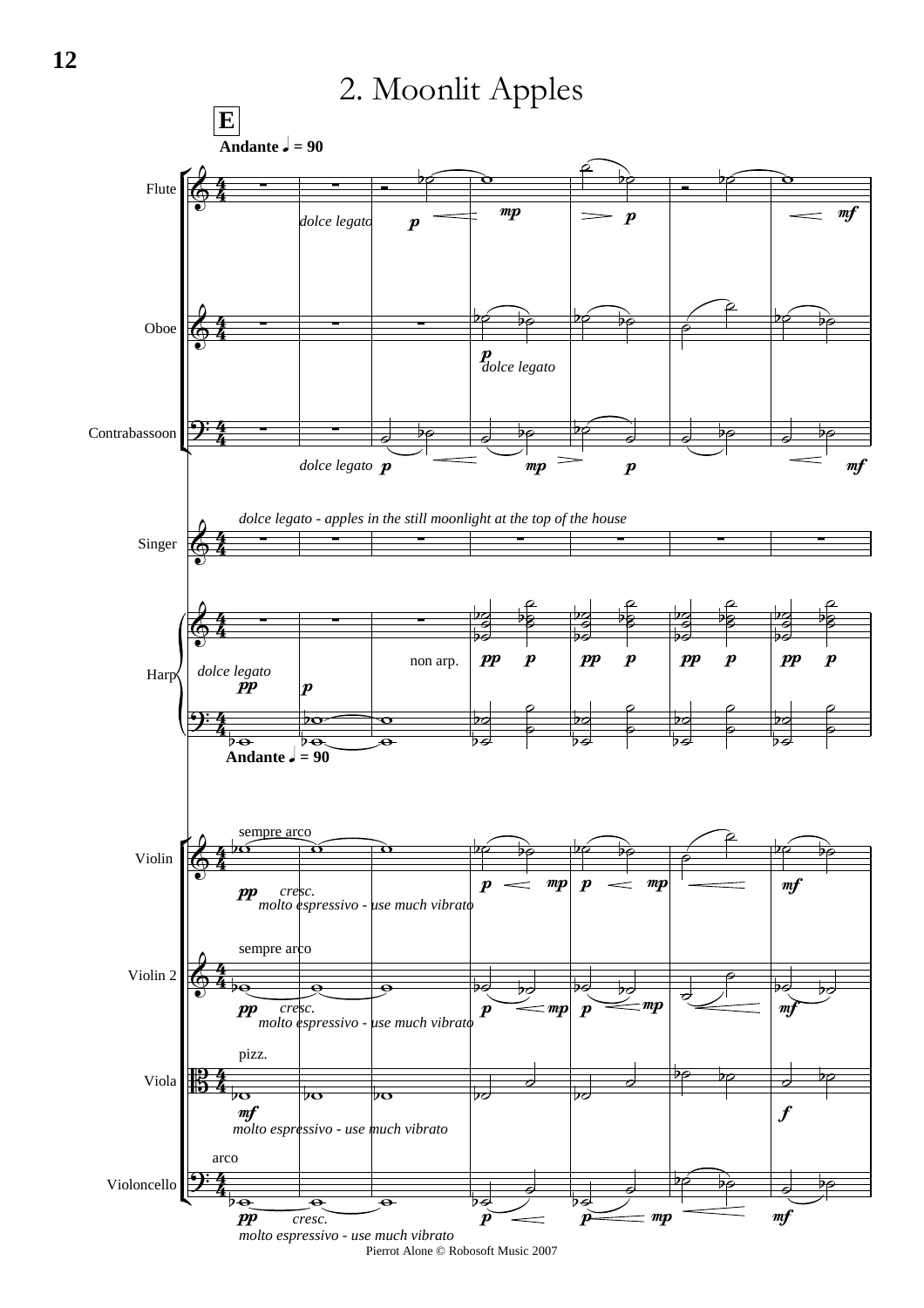

Pierrot Alone © Robosoft Music 2007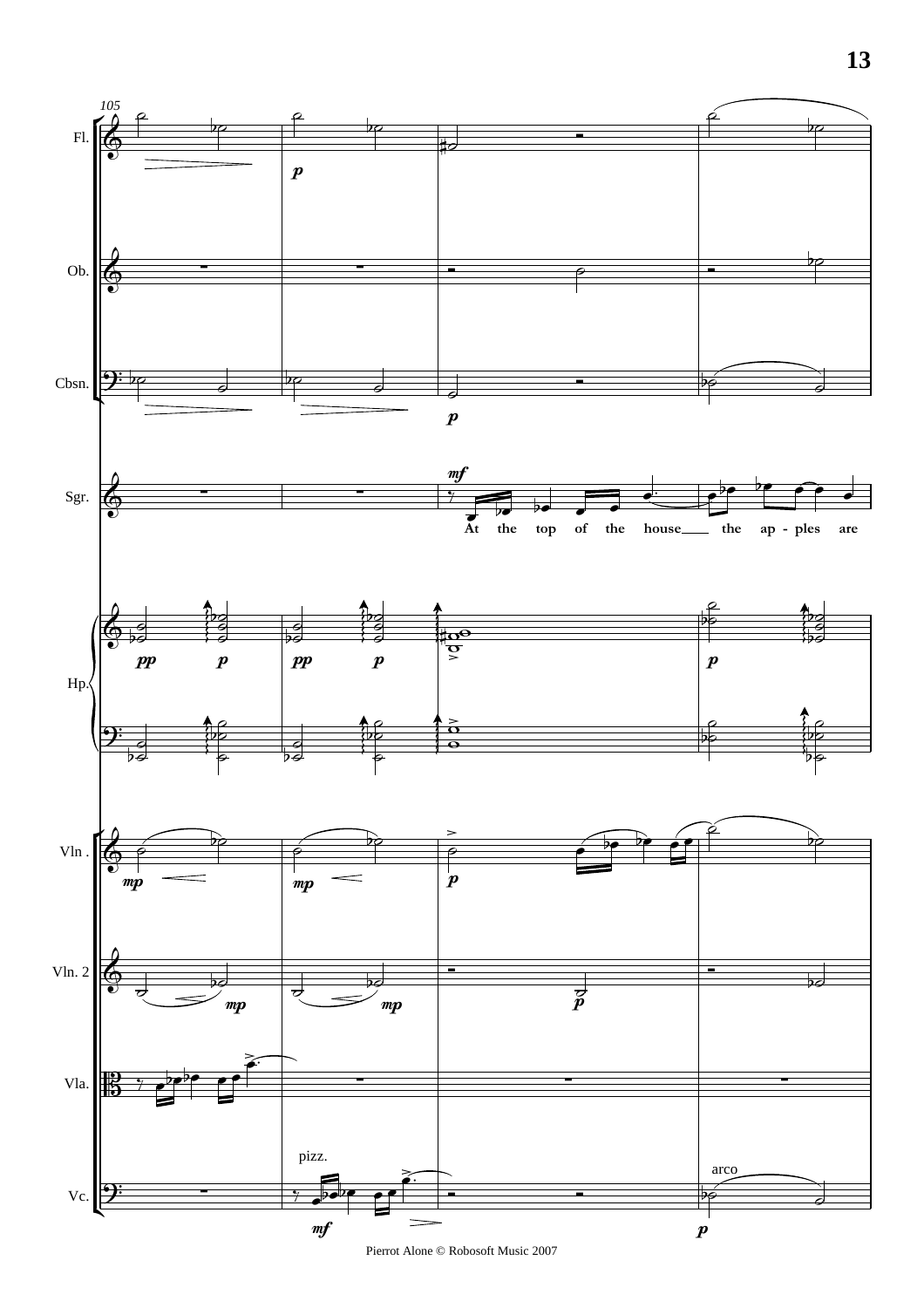

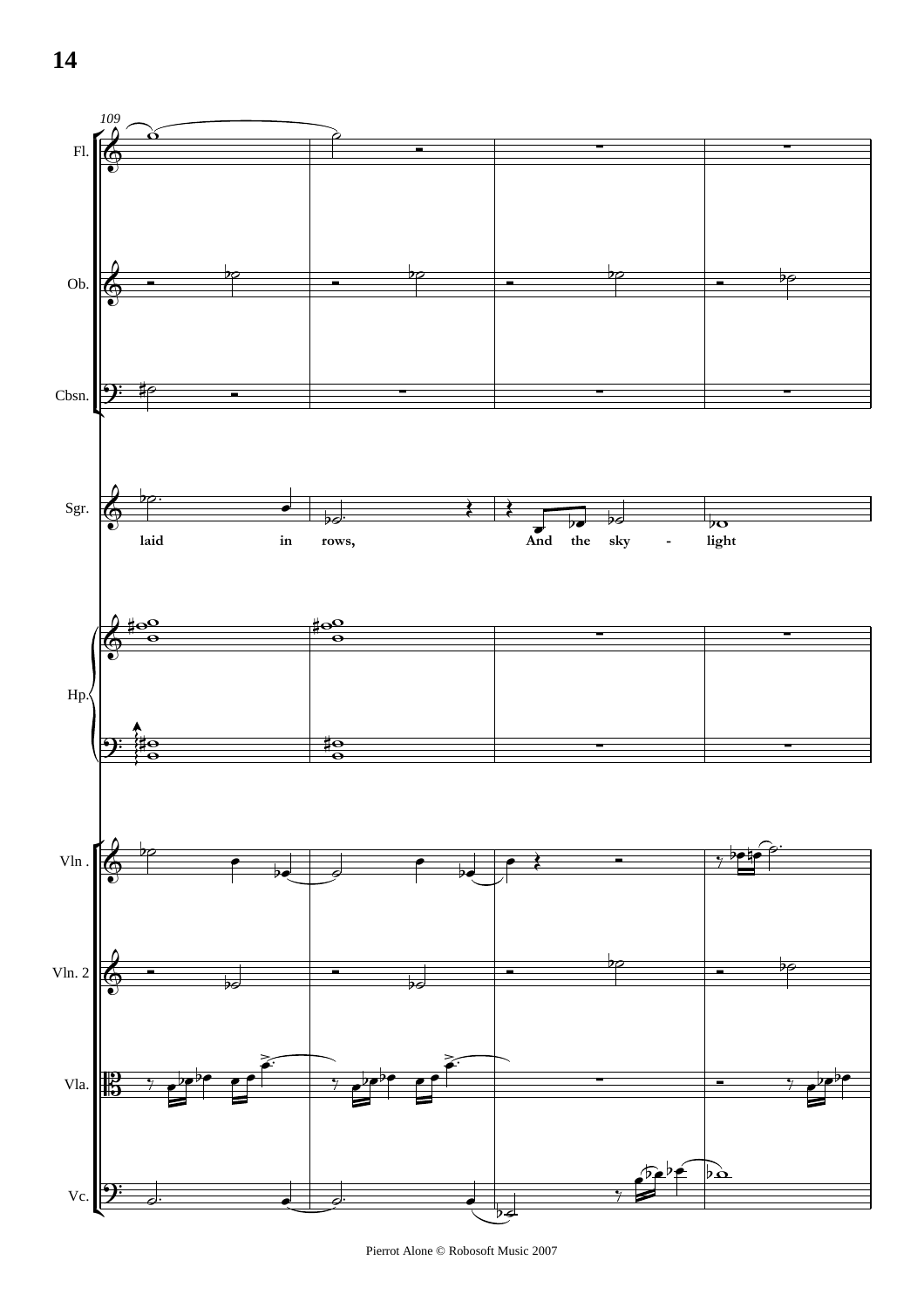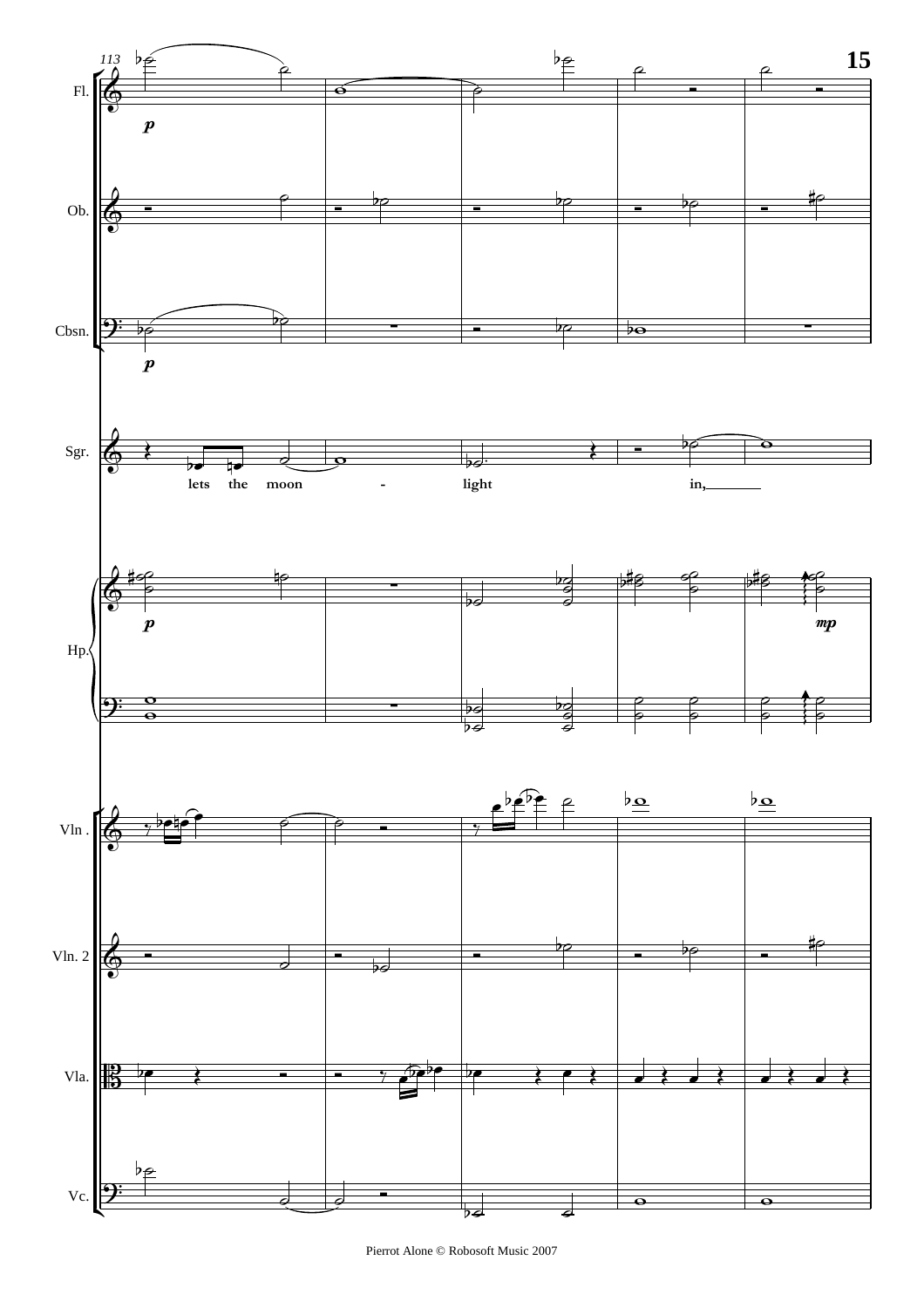

Pierrot Alone © Robosoft Music 2007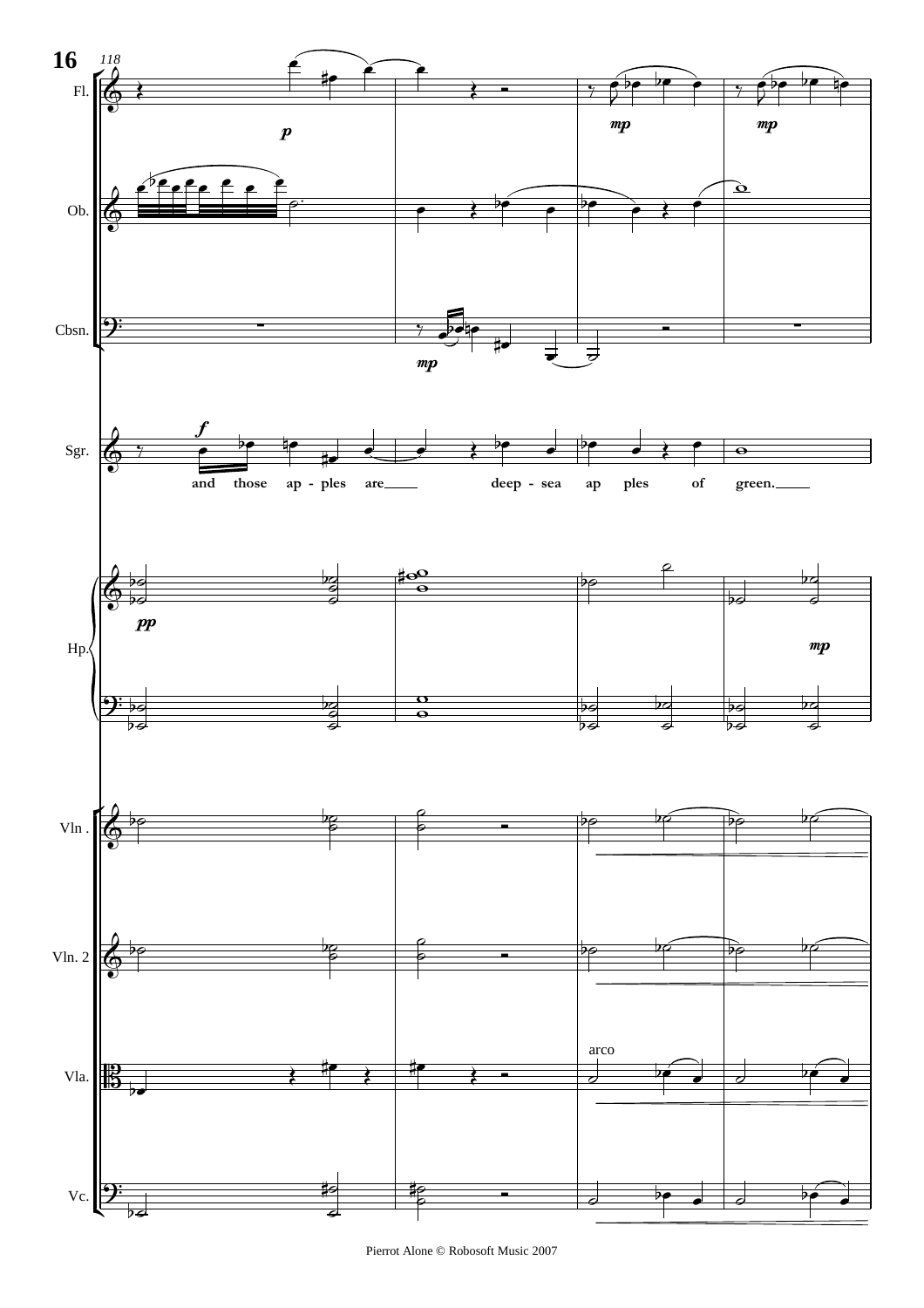

Pierrot Alone © Robosoft Music 2007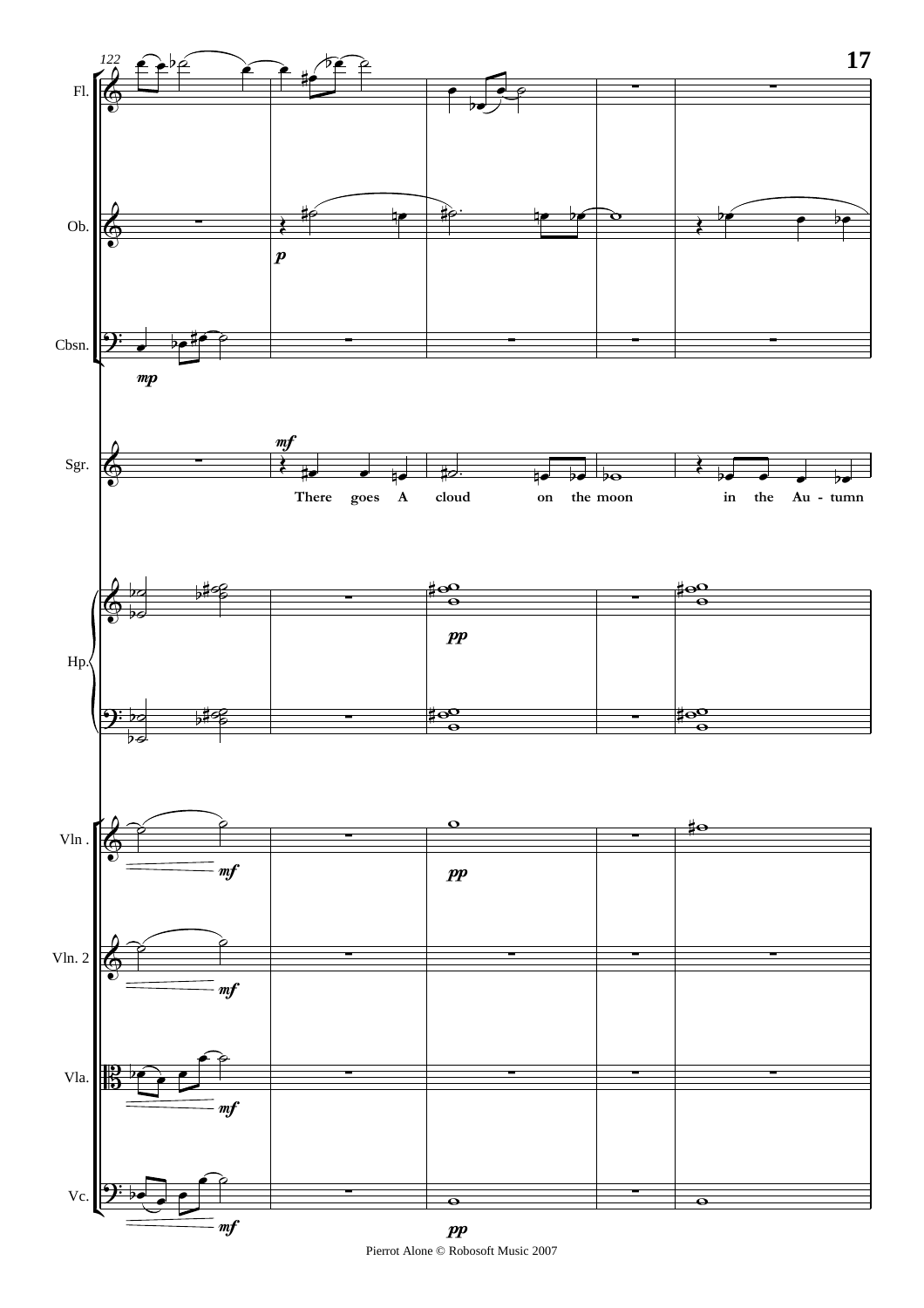

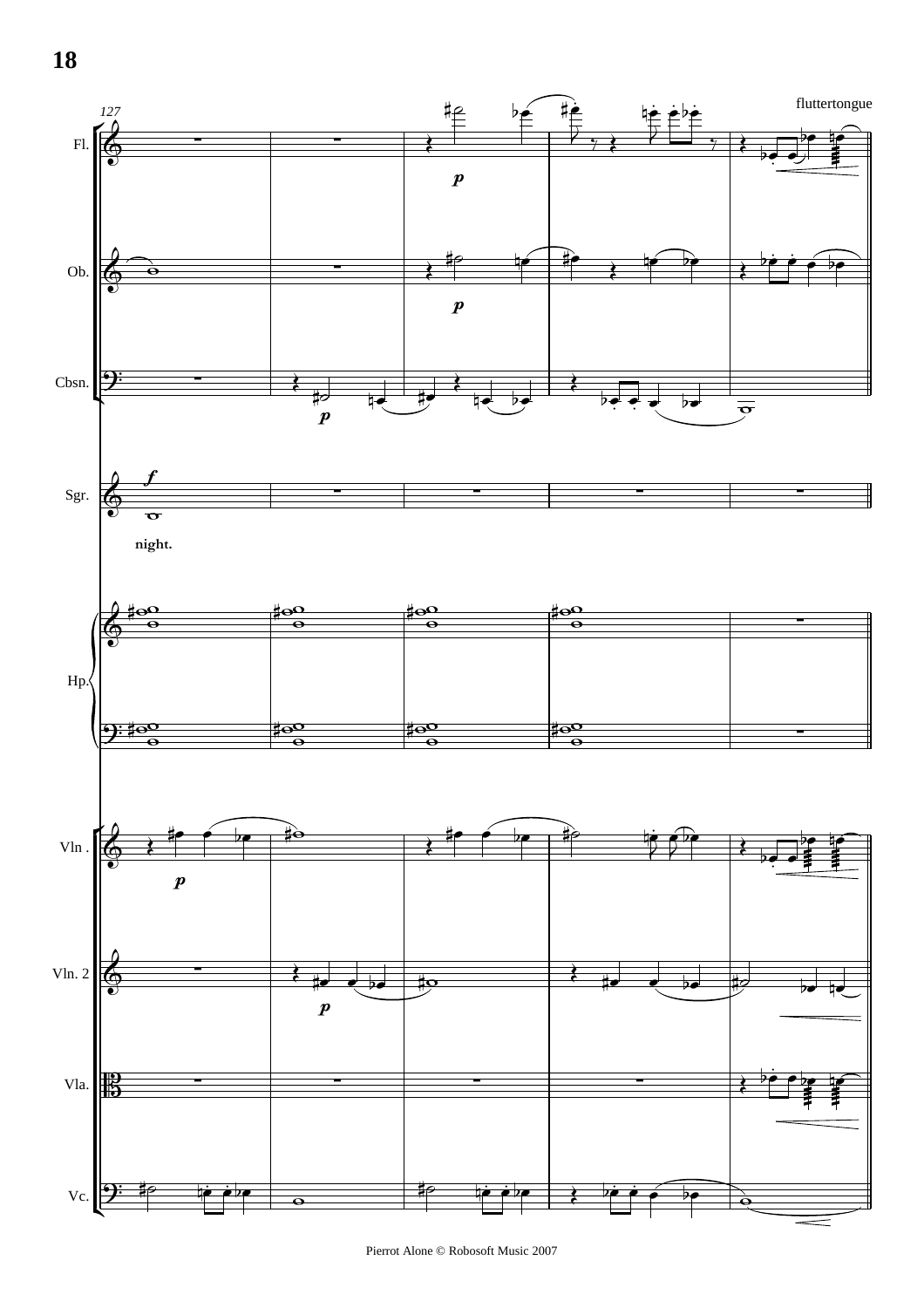

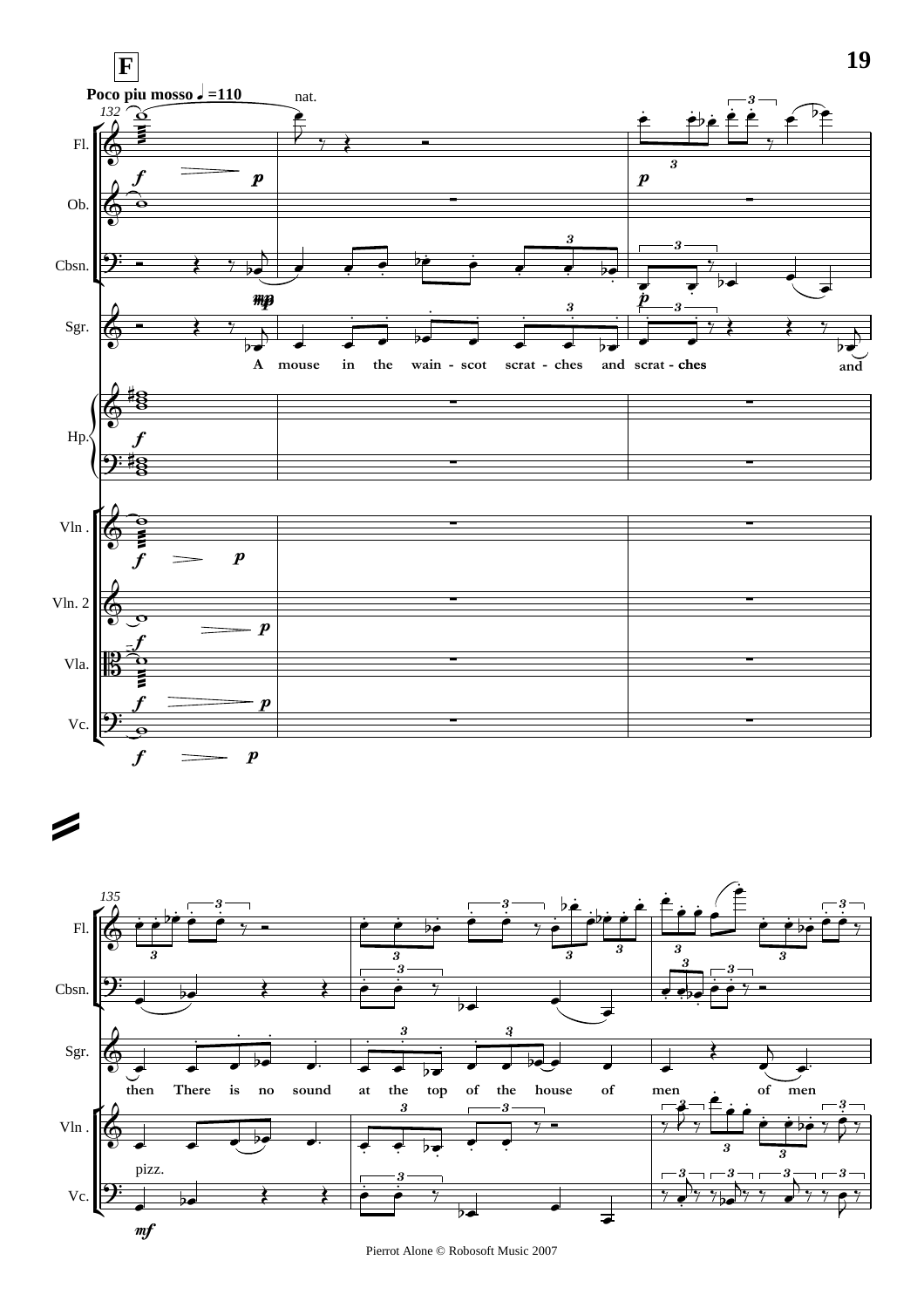



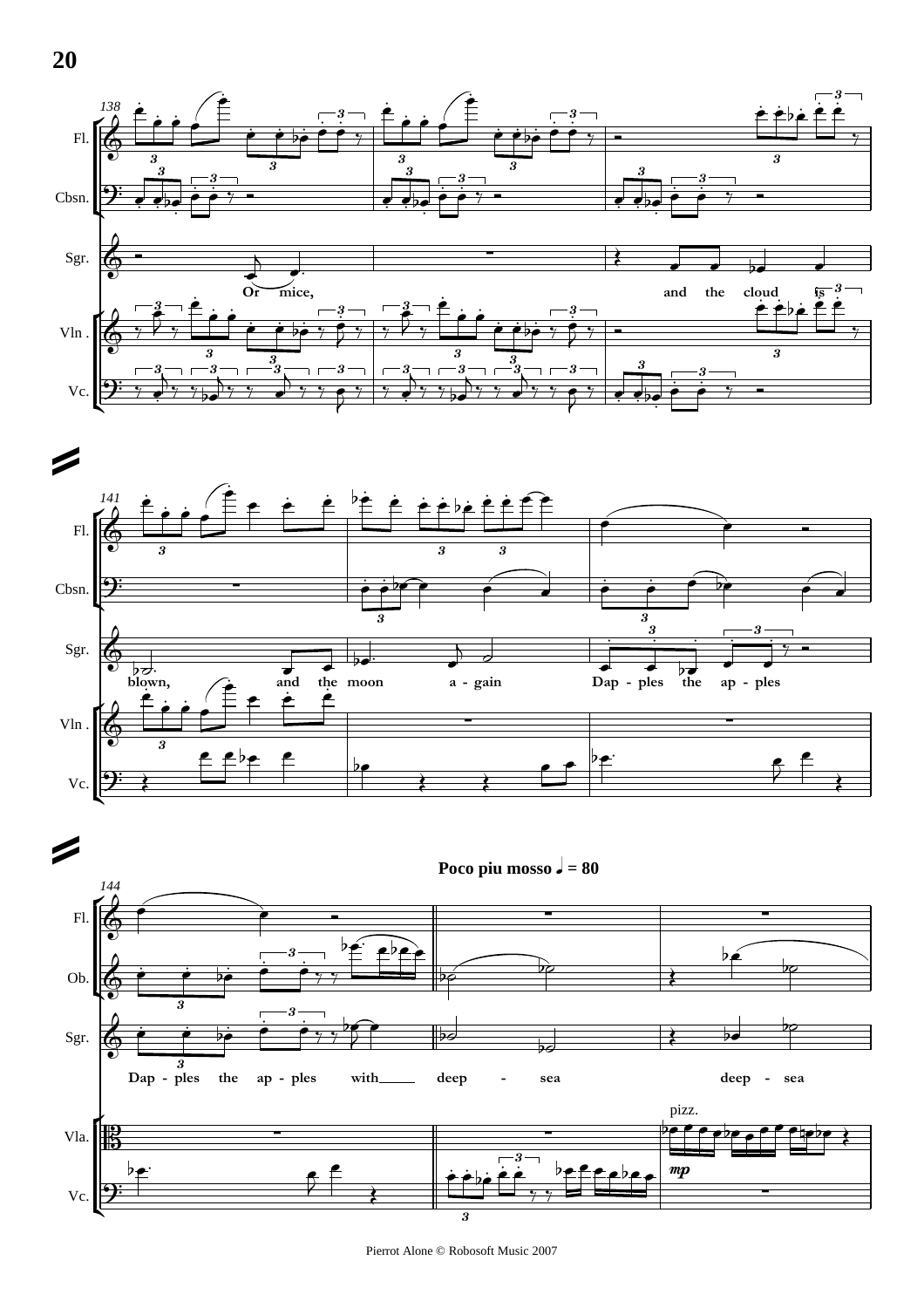

 $\boldsymbol{p}$ 

 $\overline{\phantom{a}}$ 



Pierrot Alone © Robosoft Music 2007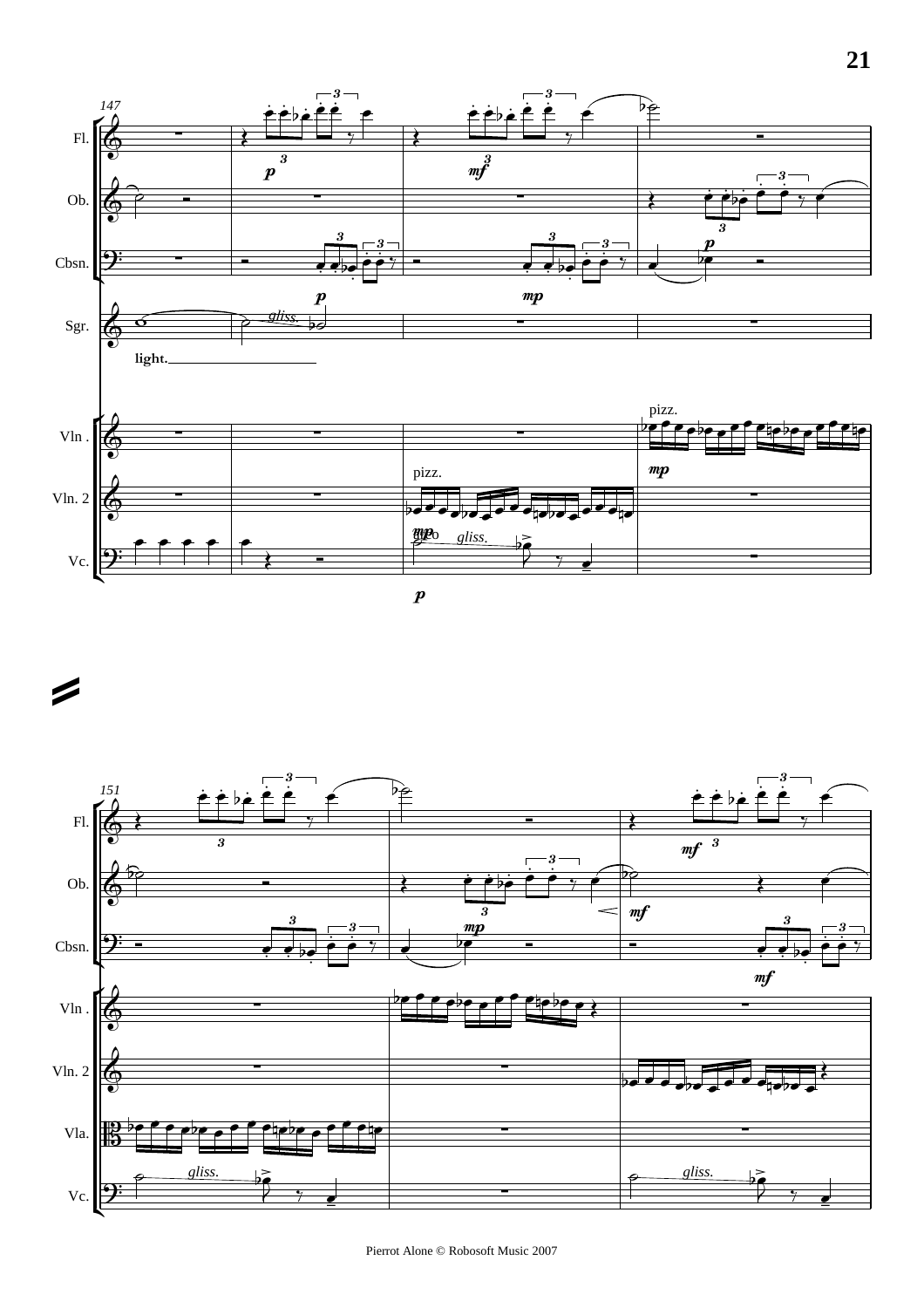



 $\boldsymbol{z}$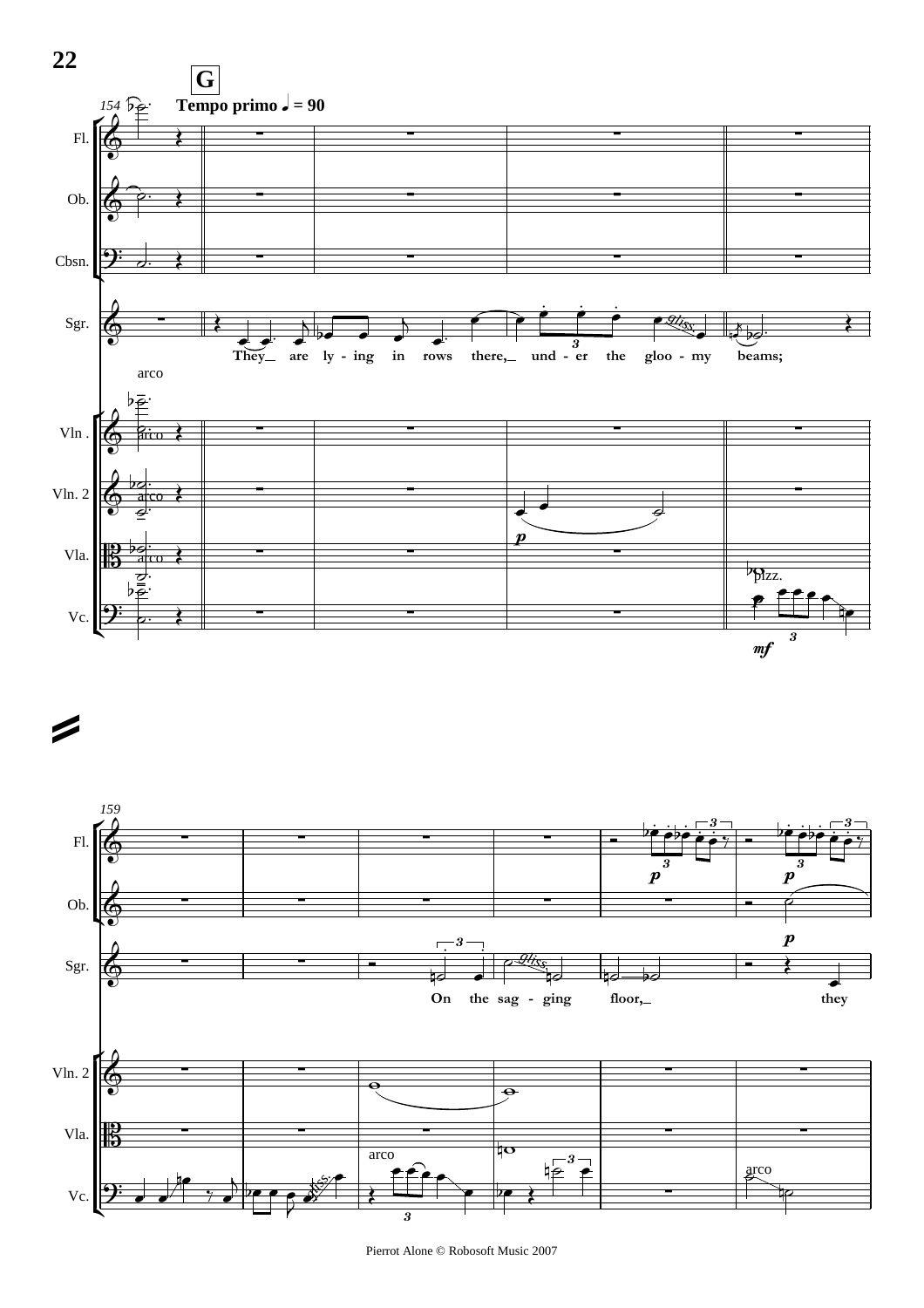

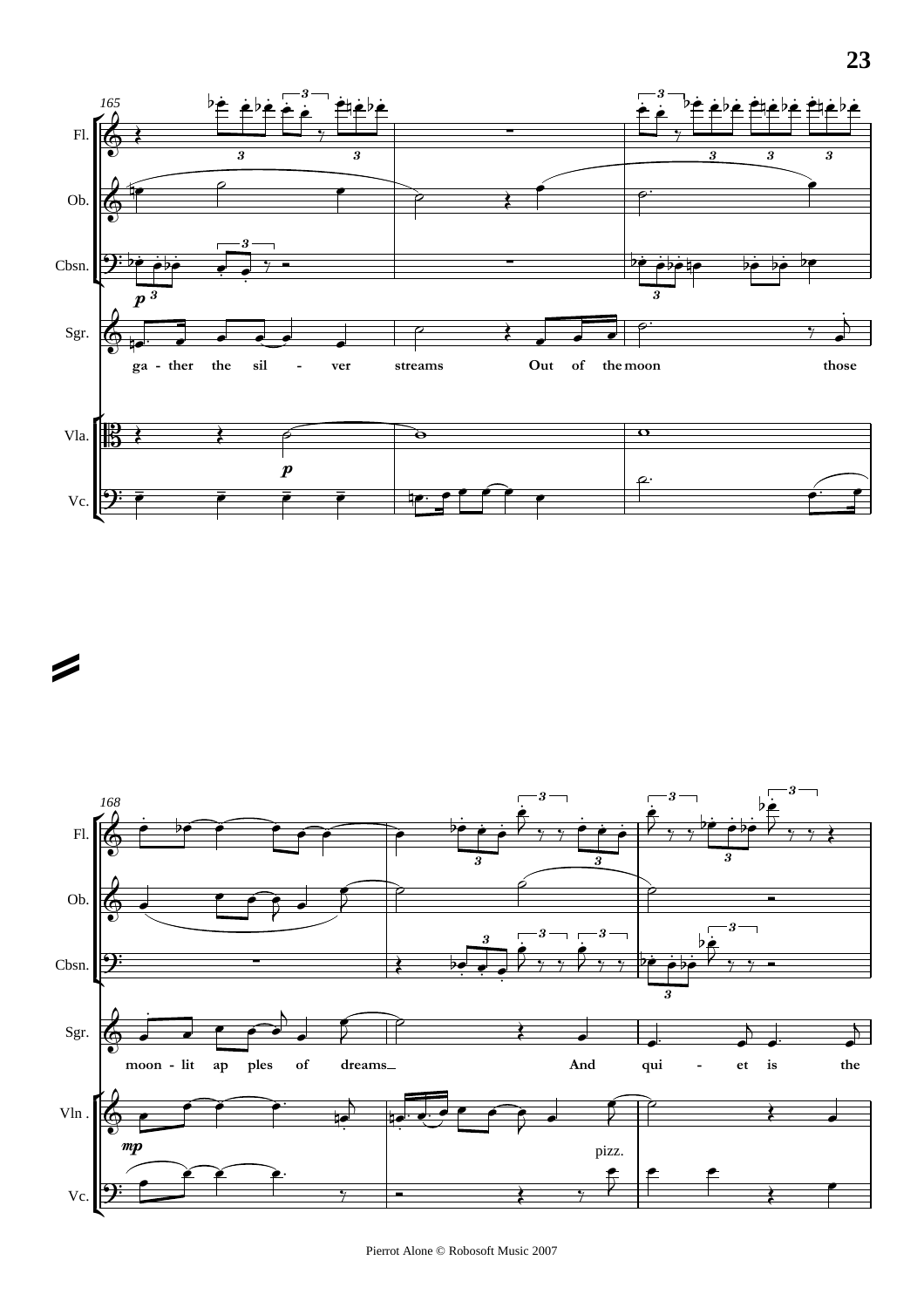





Pierrot Alone © Robosoft Music 2007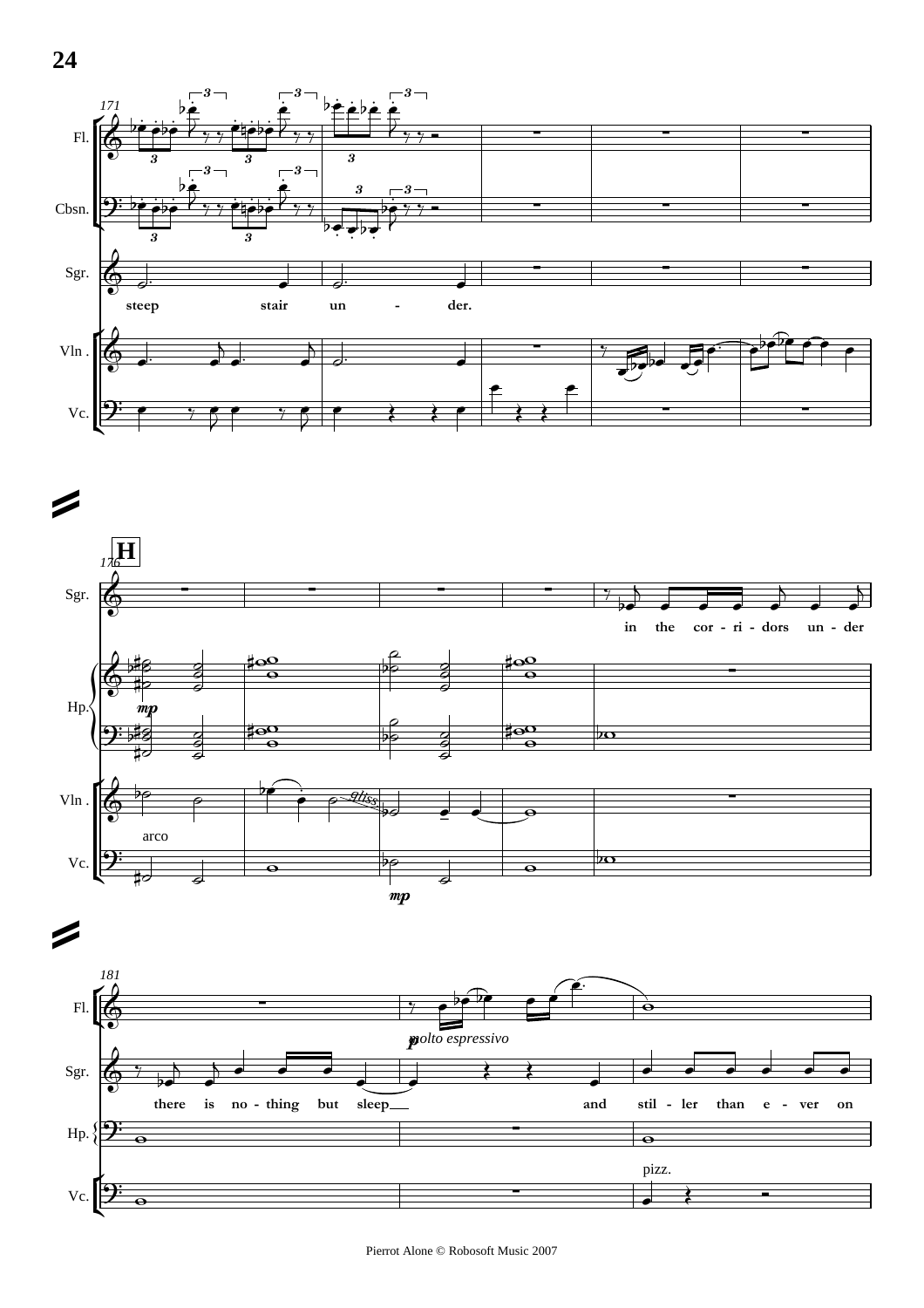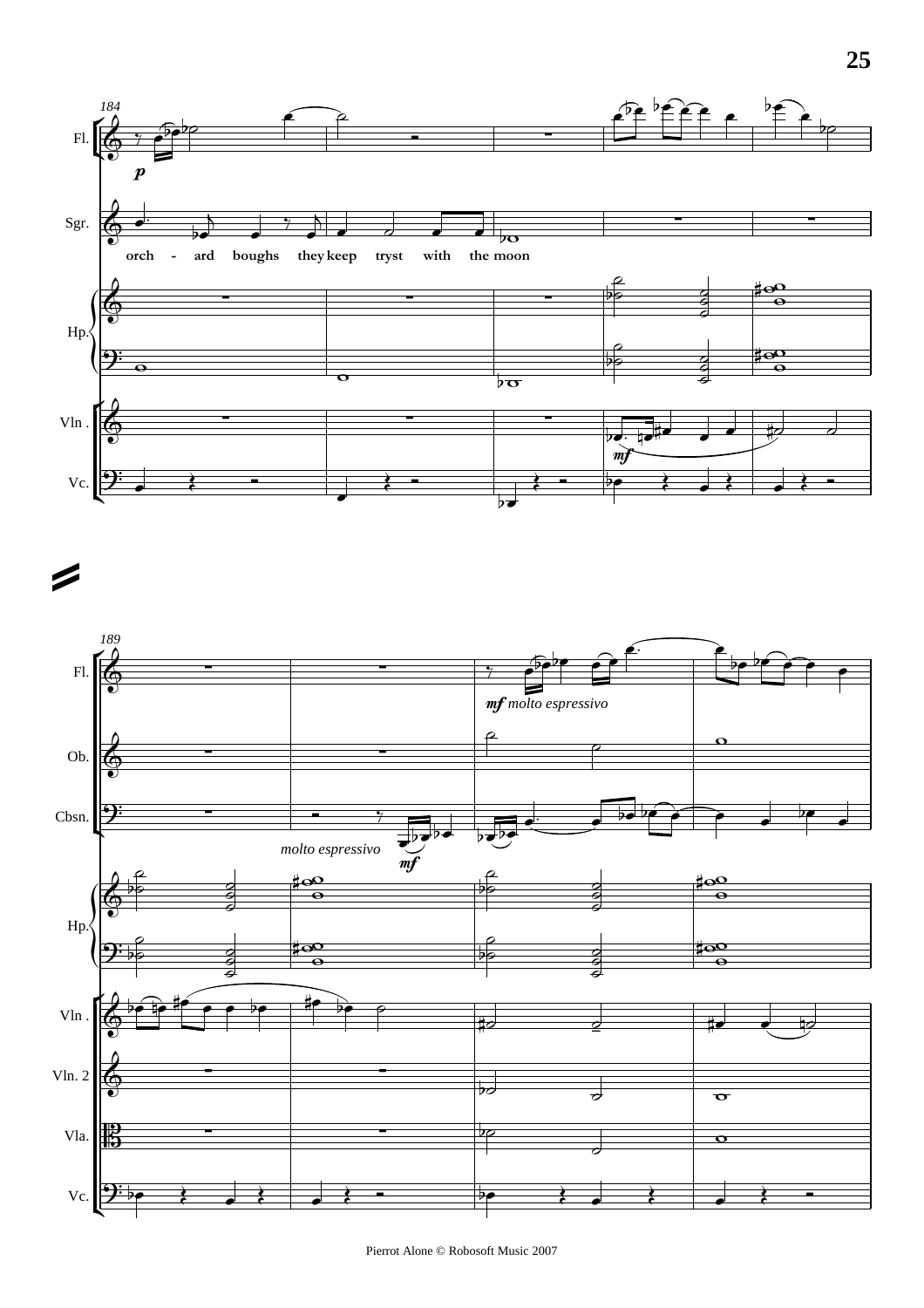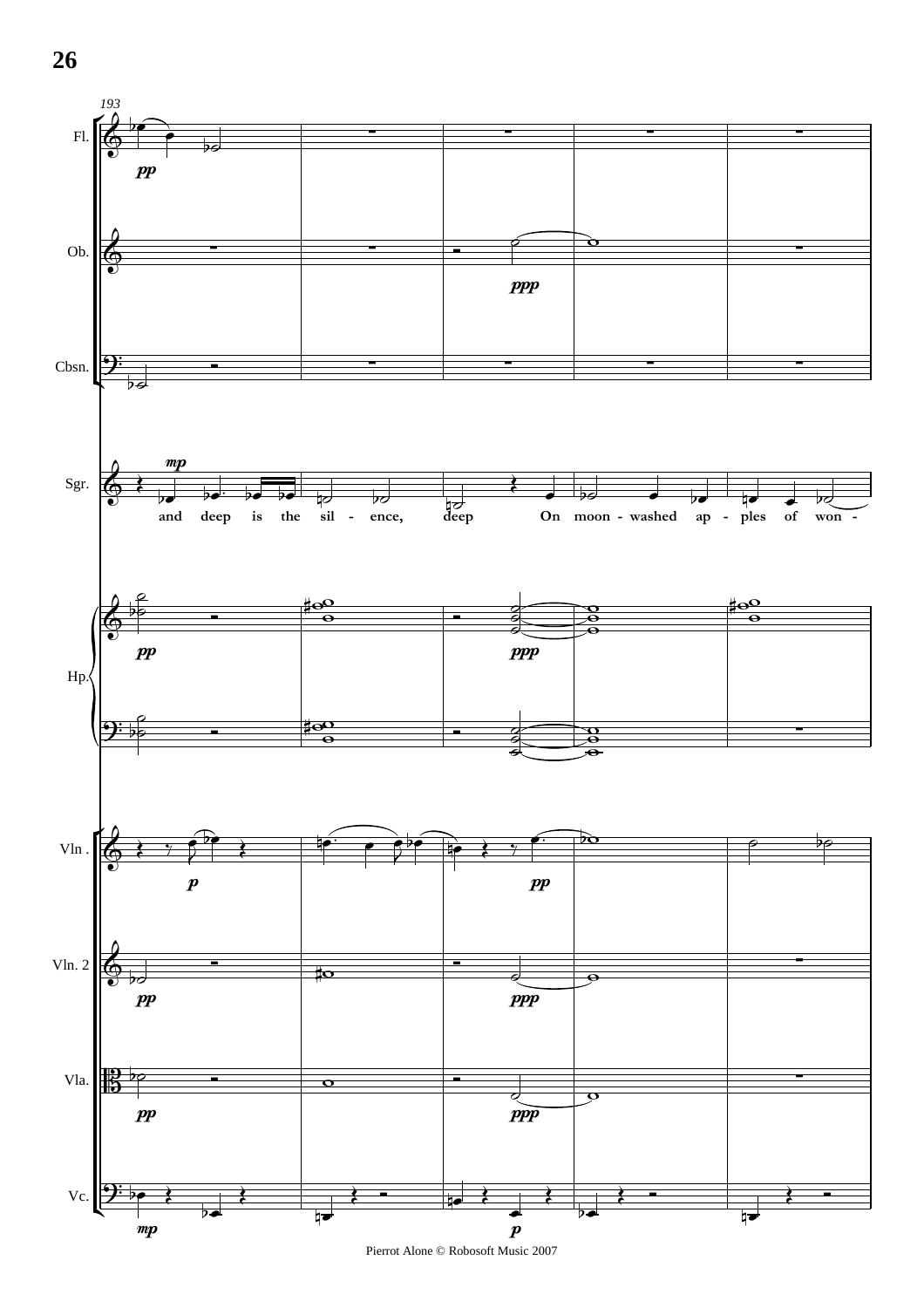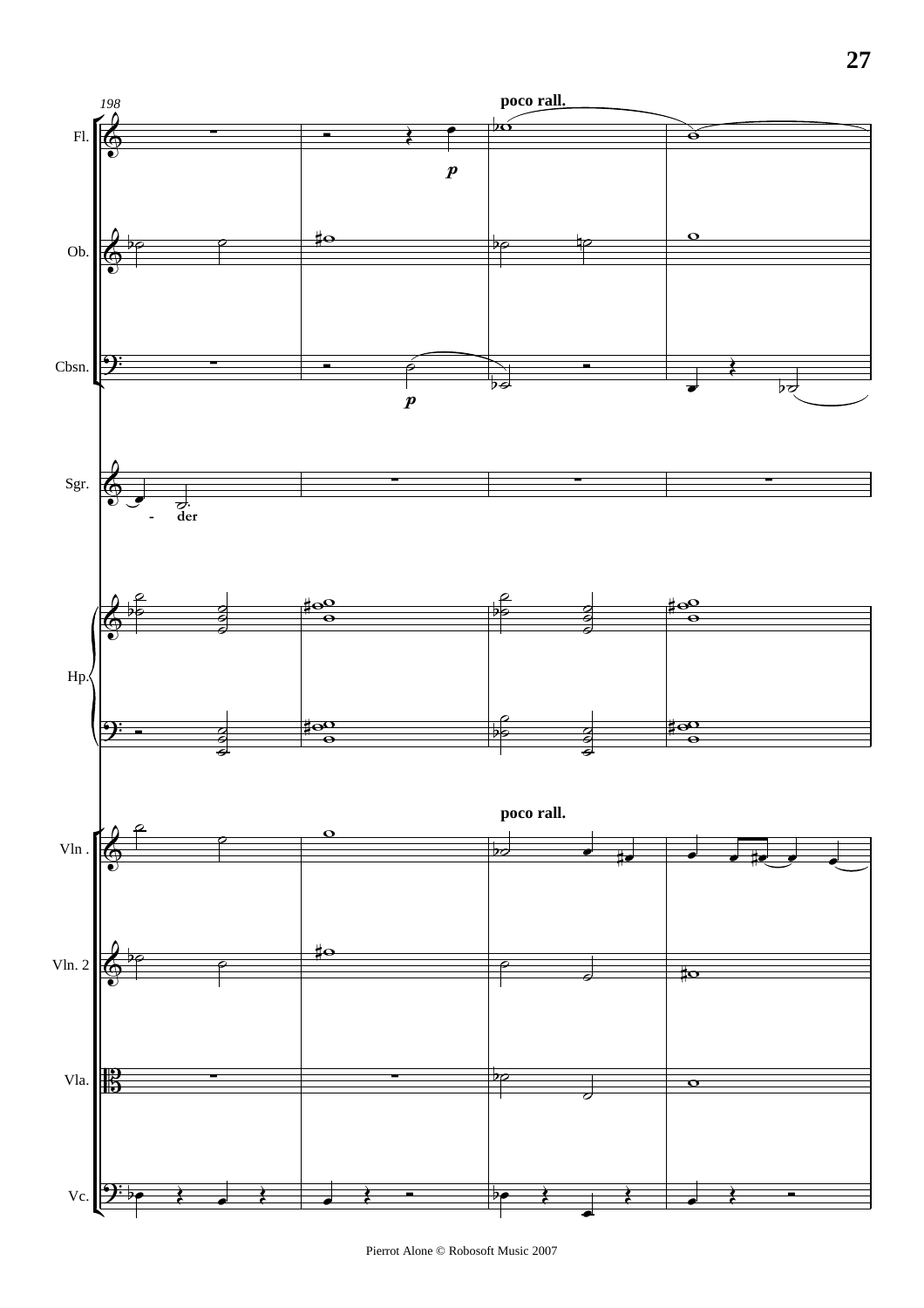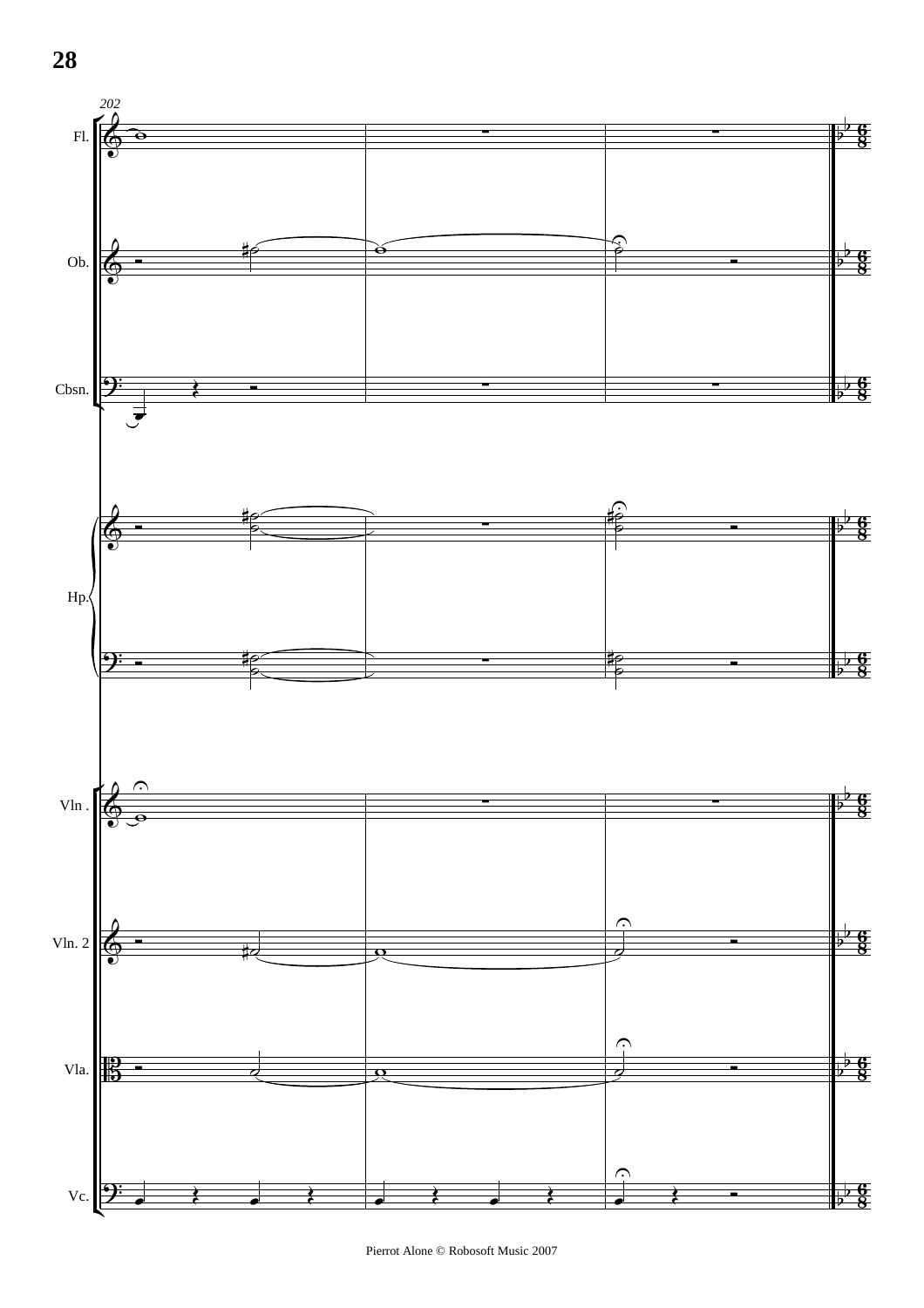## 3. The Vagabond





 $\overline{\phantom{a}}$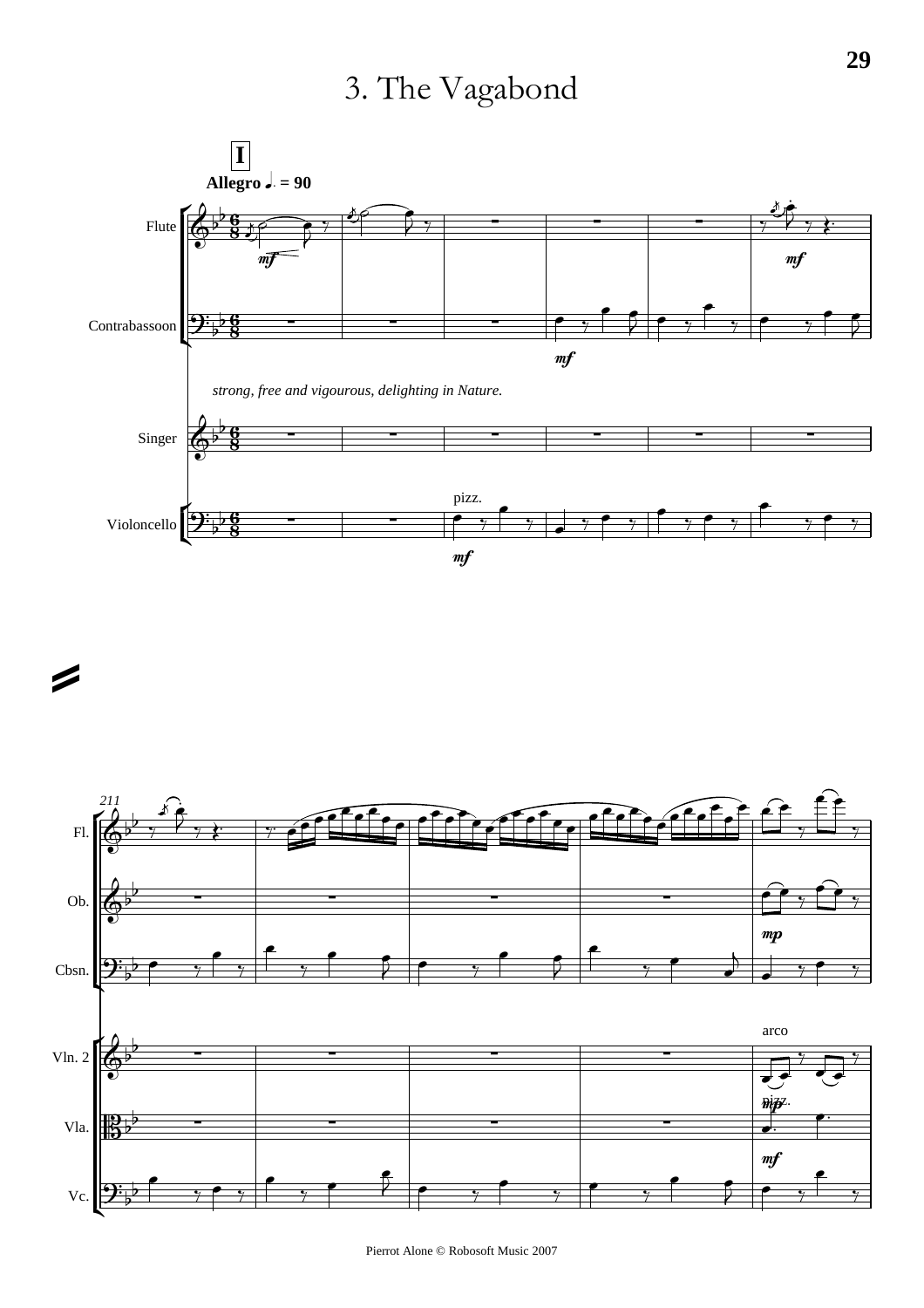

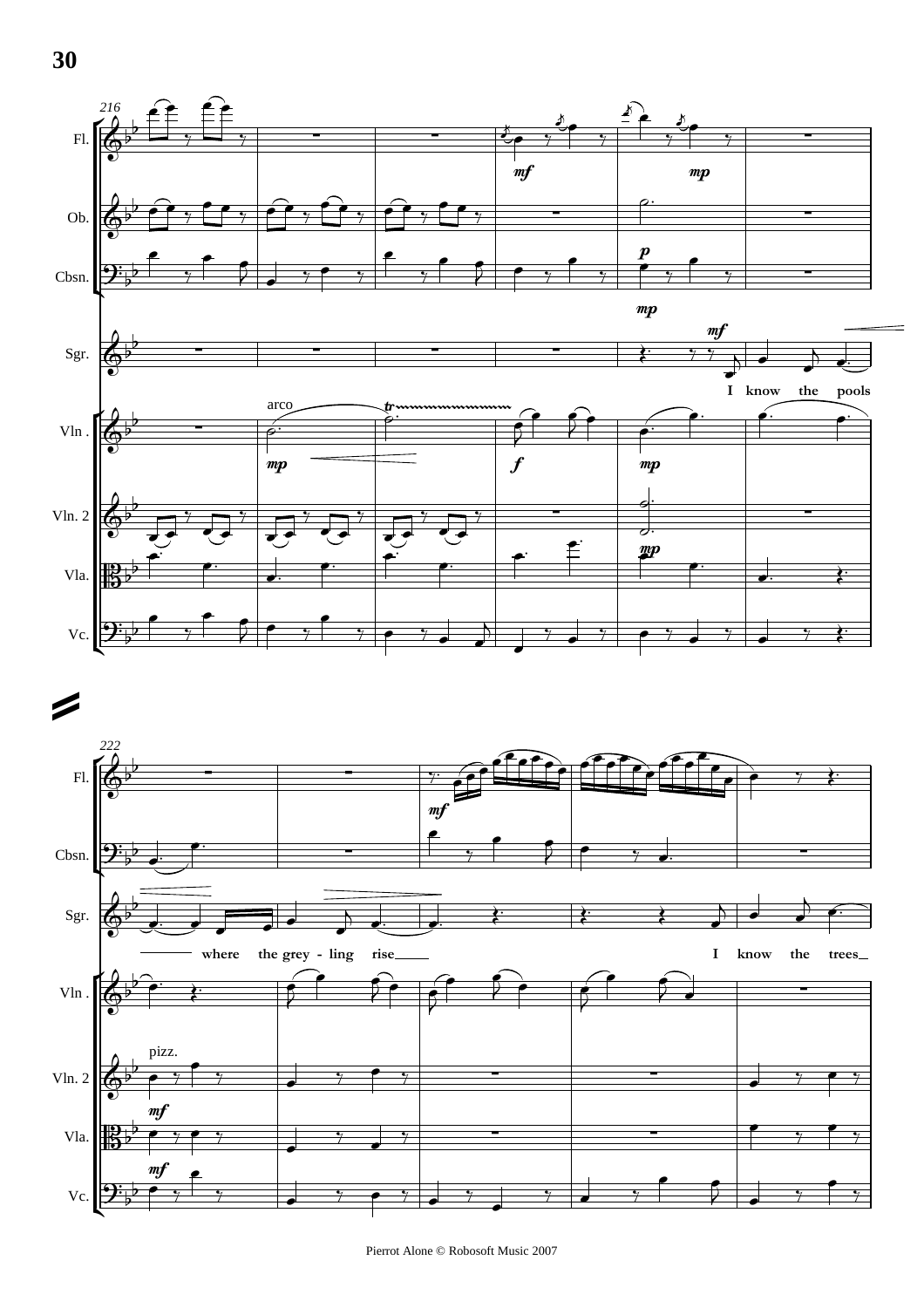



**31**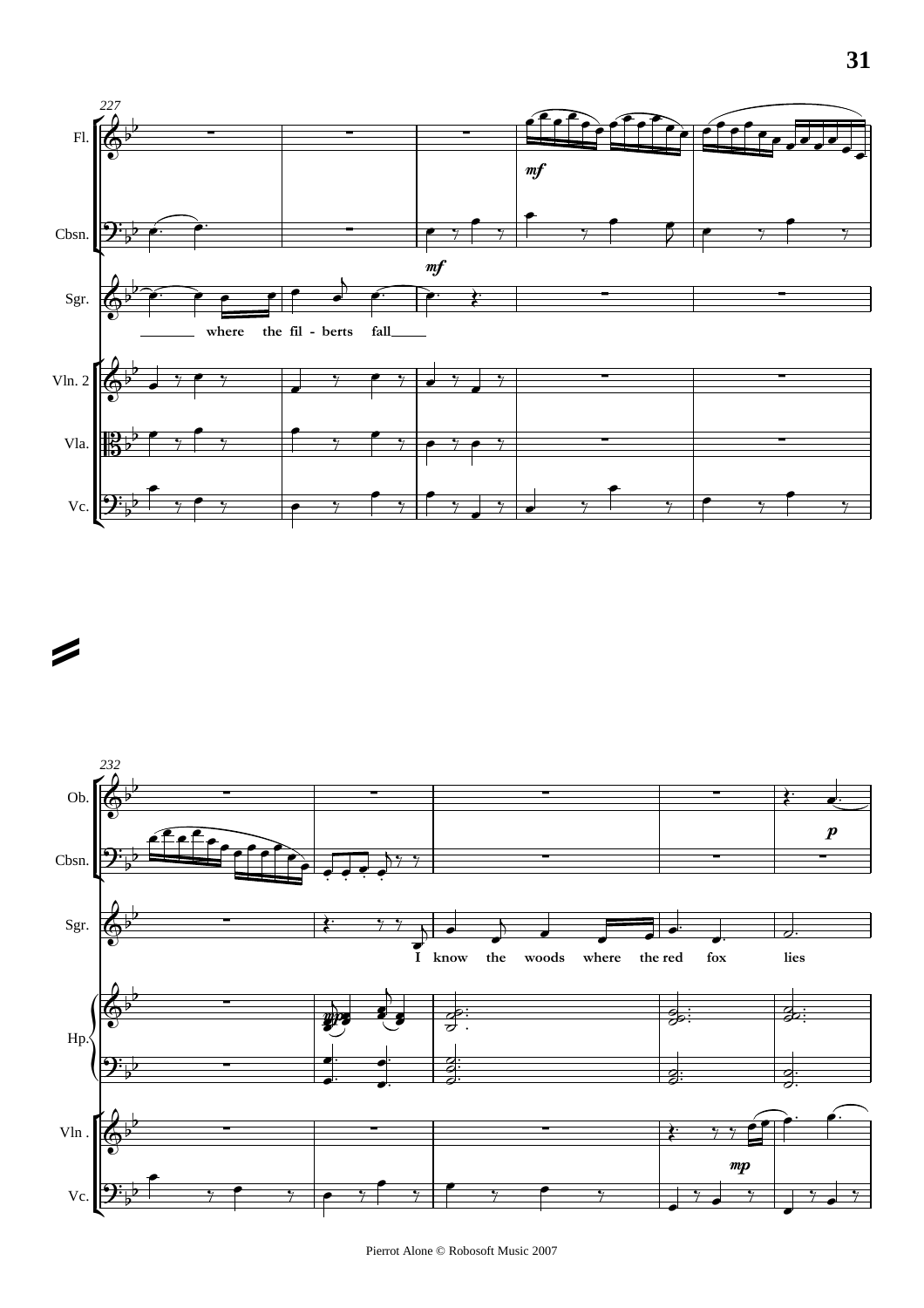![](_page_31_Figure_0.jpeg)

![](_page_31_Figure_1.jpeg)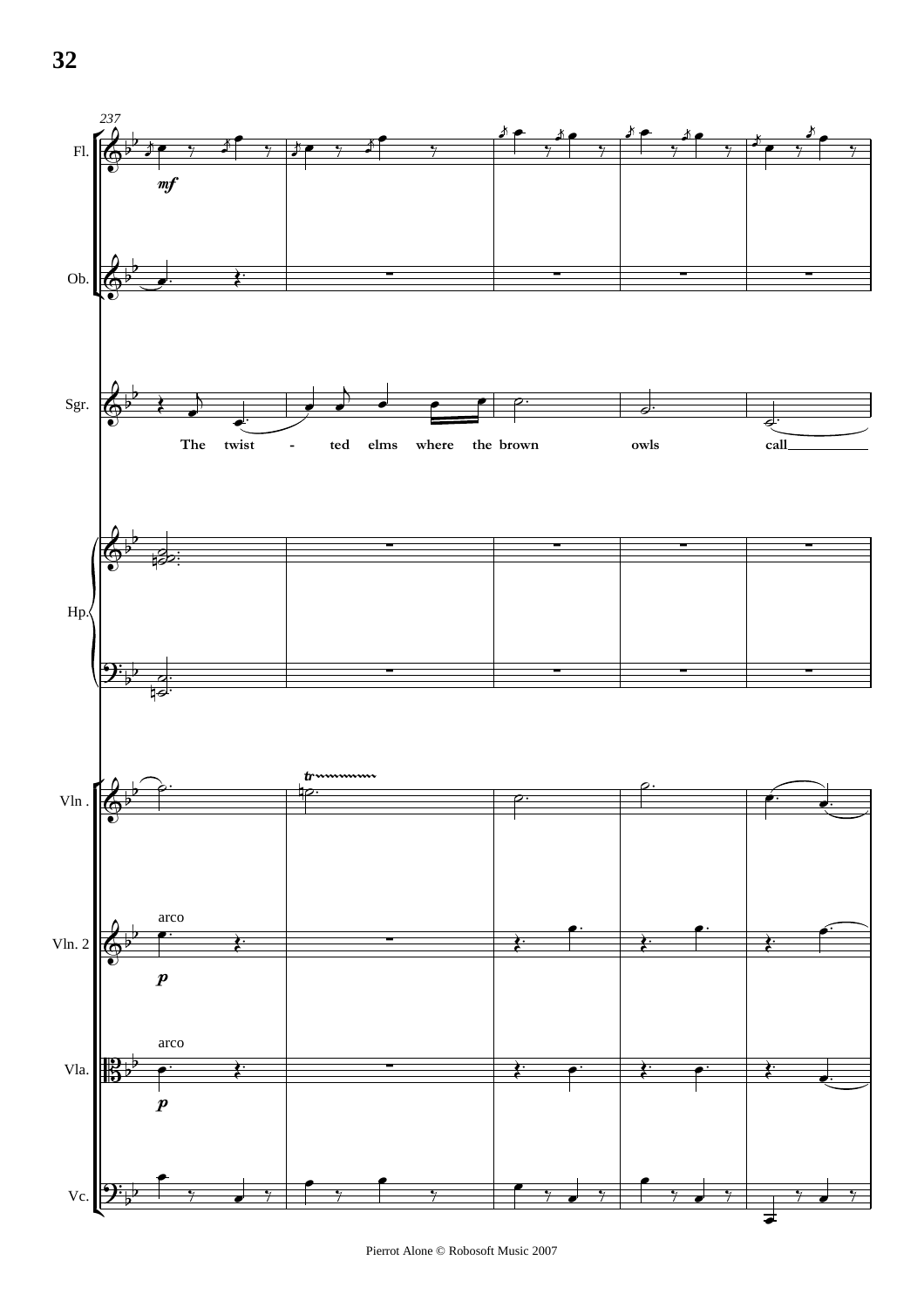![](_page_32_Figure_0.jpeg)

mf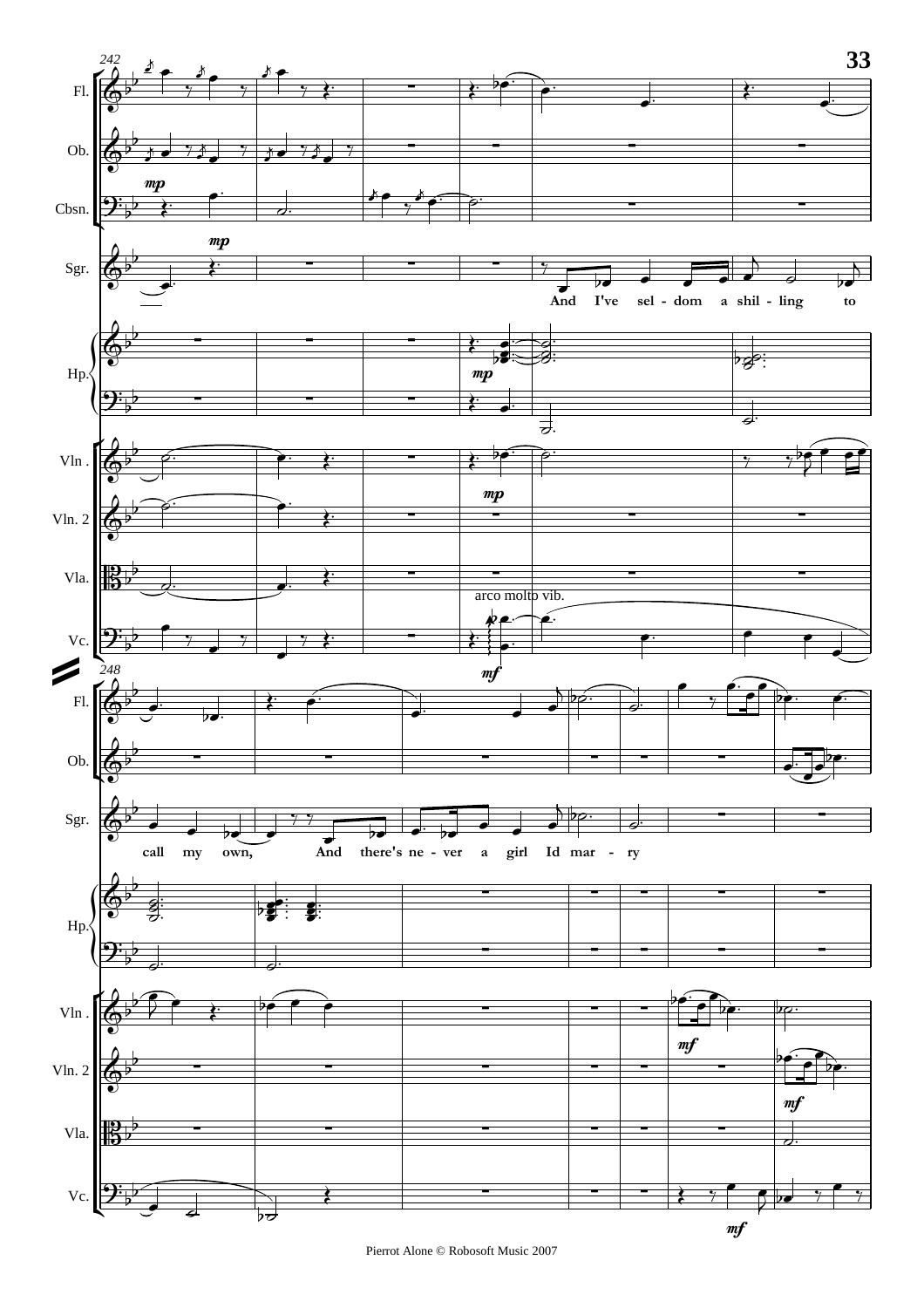![](_page_33_Figure_0.jpeg)

![](_page_33_Figure_1.jpeg)

**34**

 $\overline{\phantom{a}}$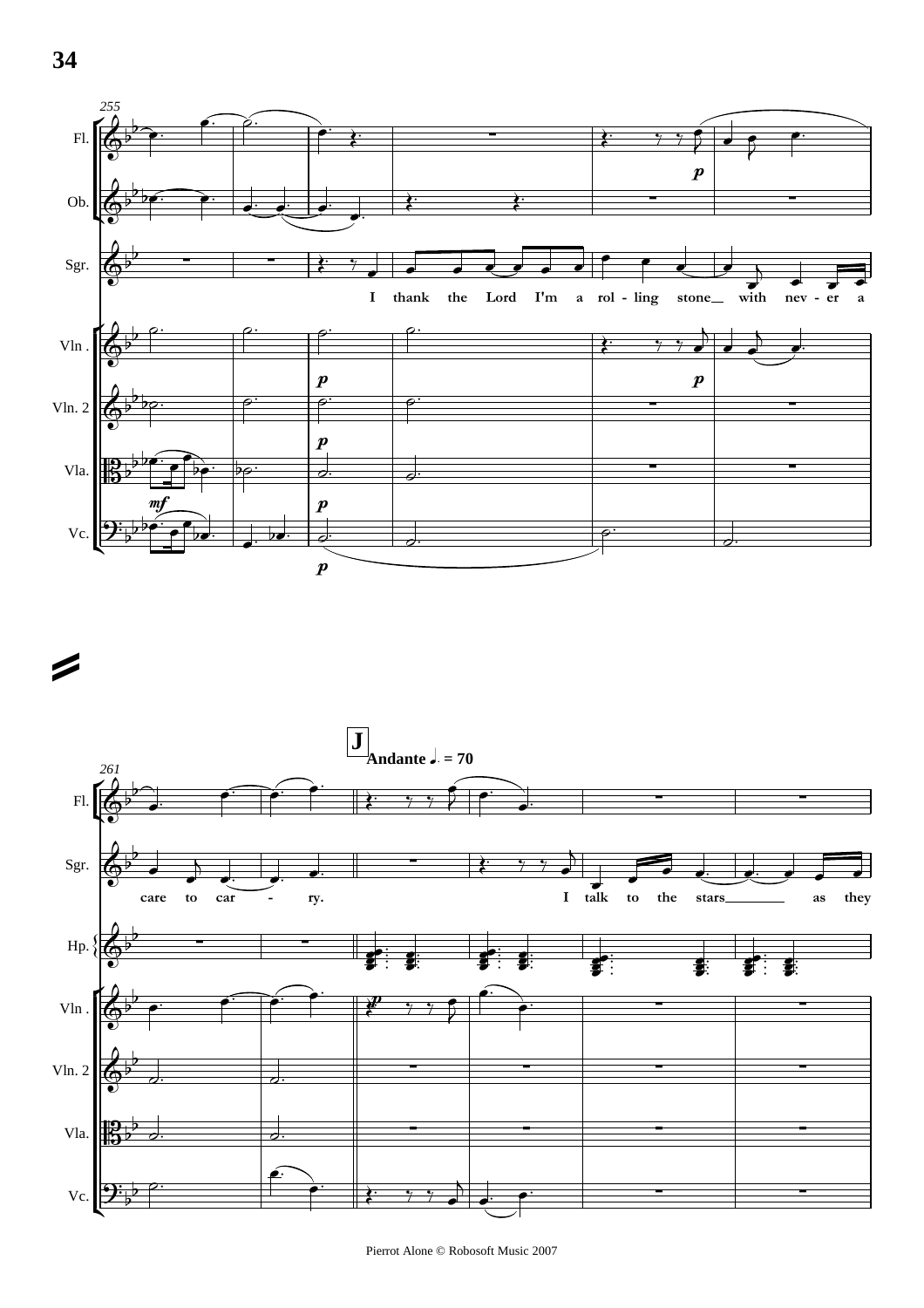![](_page_34_Figure_0.jpeg)

![](_page_34_Figure_1.jpeg)

![](_page_34_Figure_2.jpeg)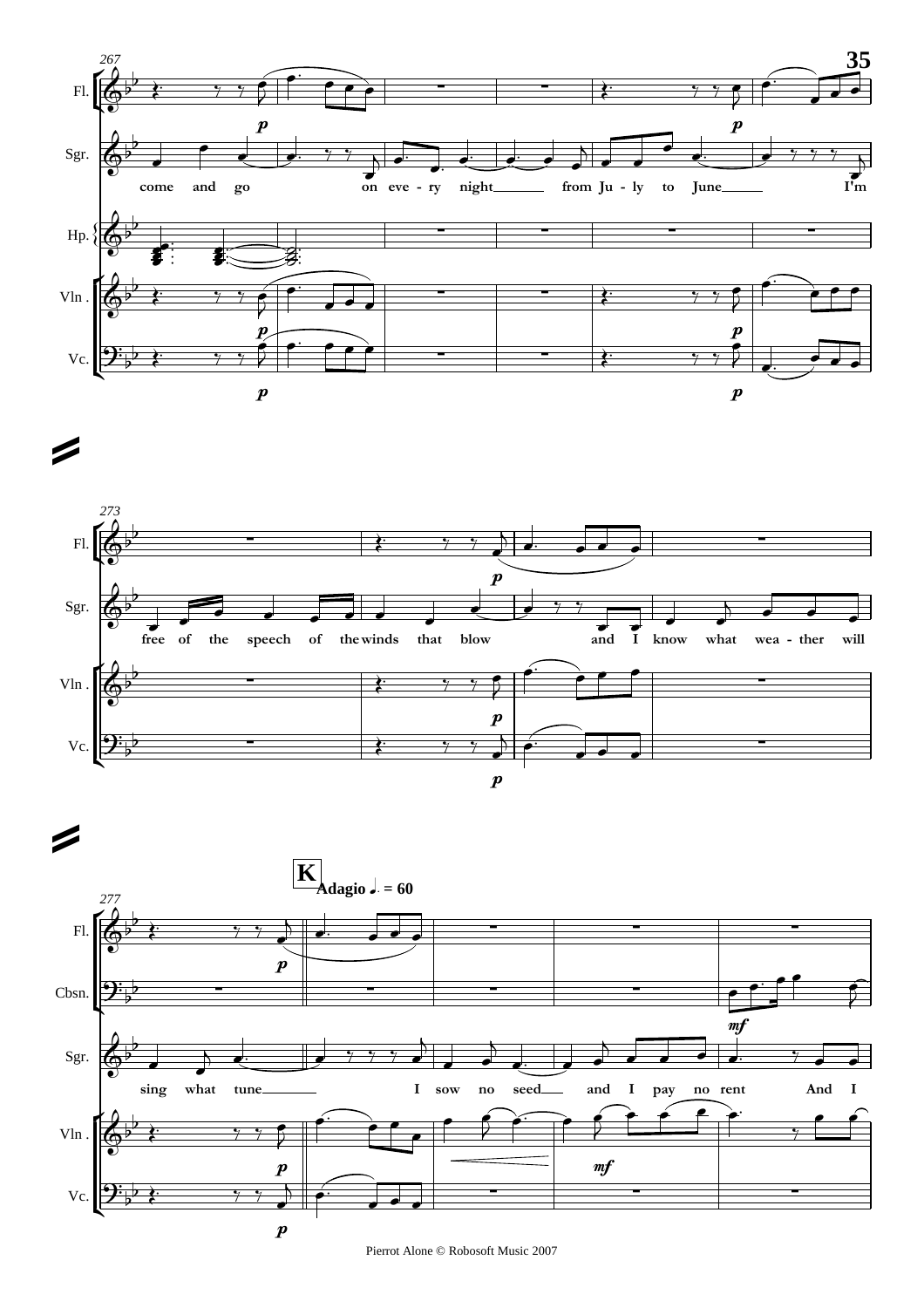![](_page_35_Figure_0.jpeg)

![](_page_35_Figure_1.jpeg)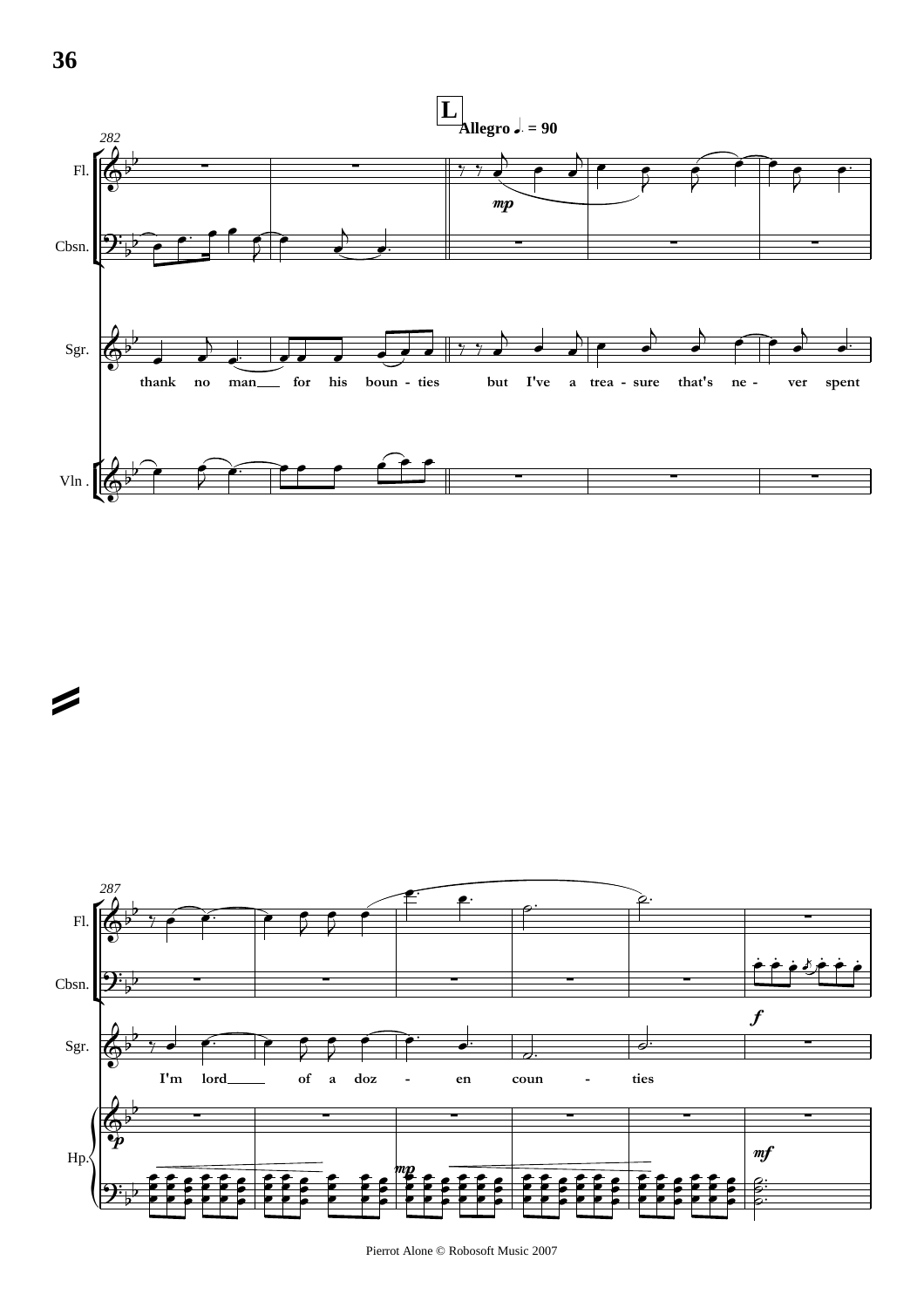![](_page_36_Figure_0.jpeg)

**37**